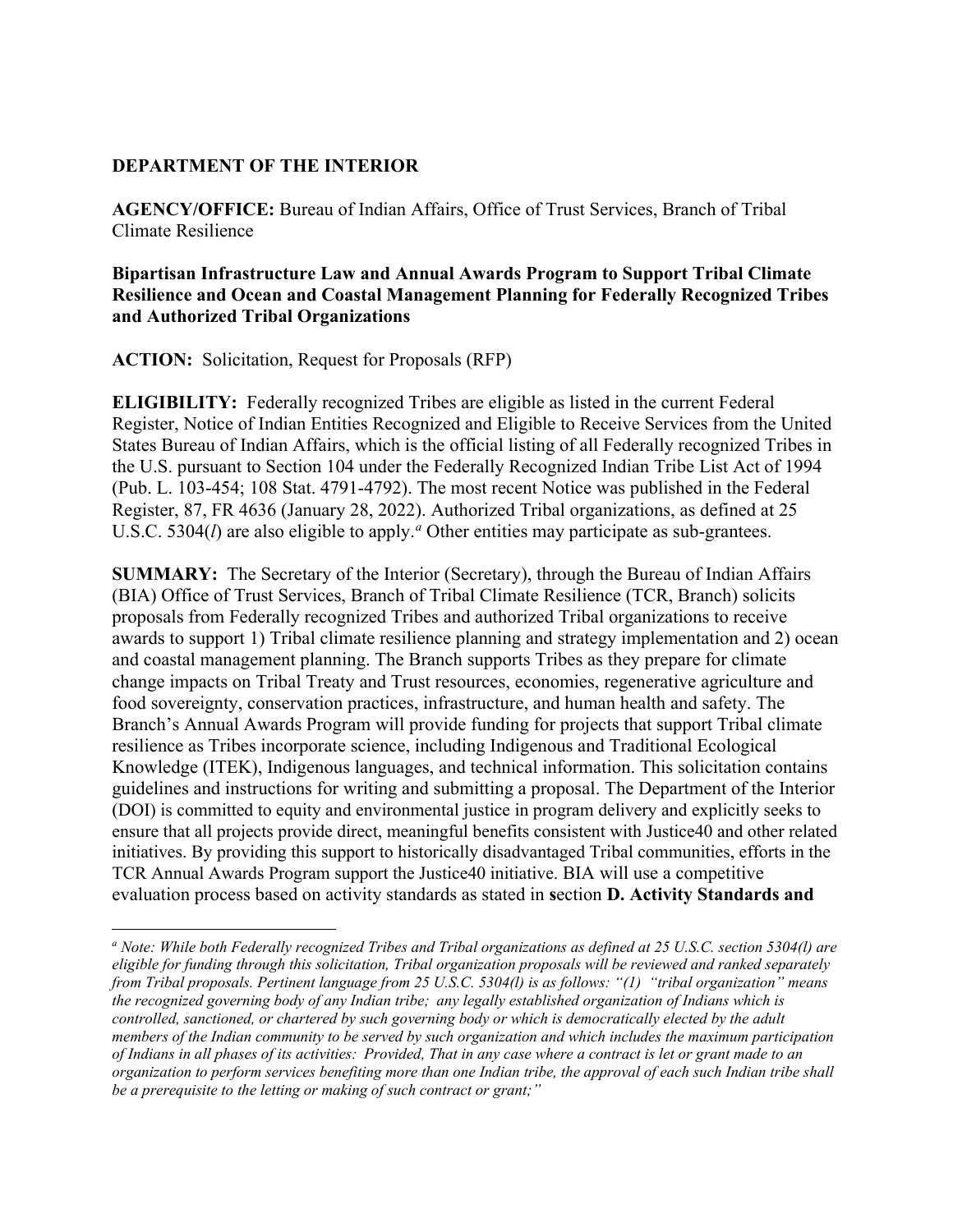<span id="page-1-0"></span> information required by 25 CFR 900.8. If there are questions, please refer below to the **FOR Evaluation** of this notice to select projects for funding*[b](#page-1-1) .* Contract proposals must contain the **FURTHER INFORMATION** section on how to contact the BIA Tribal Climate Resilience staff for assistance.

 have Tribal resolution(s) supporting their requests in order to receive funding to enter into a **AUTHORITIES:** Awards will be authorized under the Infrastructure Investment and Jobs Act (Public Law 117-58), Continuing Appropriations for fiscal year 2022 (Public Law 117-43), the Further Extending Government Funding Act (Public Law 117-70), Consolidated Appropriations Act of 2022 (P.L. 117-103), 25 U.S.C. 2, and the Snyder Act (25 U.S.C. 13), as amended, Indian Self Determination and Education Assistance Act (ISDEAA), 25 U.S.C.5301 *et. seq.* Tribal organizations, as defined at 25 U.S.C. Sec. 5304(*l*) are eligible for funding. All proposals must ISDEA Self-Determination contract under Title III. or Self-Governance compact under Title III. Any award under this announcement does not guarantee future funding of any kind, including future BIA Tribal Climate Resilience announcements.

 **DATES AND ADDRESS TO SUBMIT APPLICATION:** Application packages must be **July 6th, 2022**. The BIA Branch of Tribal Climate Resilience will not consider proposals received after this time and date. The required method of submitting proposals is via the USGS submitted no later than **8:00 pm Alaska Daylight Time/ Midnight Eastern Standard Time,**  ECO Opps website, at [h](https://sciencebase.usgs.gov/eco-opps/#/)[ttps://sciencebase.usgs.gov/eco-opps](https://sciencebase.usgs.gov/eco-opps)[/#/.](https://sciencebase.usgs.gov/eco-opps/#/) You must request an ECO Opps account prior to submitting a proposal. Please be advised: **this process can take up to 24 hours, so you will need to submit at least 24 hours before you plan to begin the application process.** Instructions to create an account are provided in the solicitation **APPENDIX**.

 **FOR FURTHER INFORMATION:** If you have questions about BIA TCR or the Annual Awards Program, please contact Rachael Novak, by email at [Rachael.Novak@bia.gov](mailto:Rachael.Novak@bia.gov) or by phone at (202) 510-5198. If you have questions regarding the application process, please contact the TCR group email at Resilience. Funding  $@bia.gov$ . An FAQ webinar will be provided following the solicitation release, taking place with live a live Q&A session on Monday, April  $25<sup>th</sup>$  at 1:30 pm MDT. The link to register is here:

 and made available on the Branch of Tribal Climate Resilience website: [https://attendee.gotowebinar.com/register/1540500874348907791.](https://attendee.gotowebinar.com/register/1540500874348907791) The webinar will be recorded and archived on the Institute for Tribal Environmental Professionals (ITEP) website here: [http://www7.nau.edu/itep/main/tcc/Training/Webinars\\_Schedule.](http://www7.nau.edu/itep/main/tcc/Training/Webinars_Schedule) Following the webinar, TCR will update the presentation slides with new questions asked during the fiscal year 2022 webinar,

<https://www.bia.gov/bia/ots/tribal-climate-resilience-program>via the "Annual Awards Program" site page. If an applicant needs BIA's assistance with some aspect of the application process, and

<span id="page-1-1"></span> *b Category 12, RMP Coordinator applicants will be non-competitively funded: however, if applicant requests which meet the activity standards exceed the amount of appropriations available for FY22, some applicants may be in the second or third cohort instead of the first, and will be required to re-submit their application during the following funding cycles.*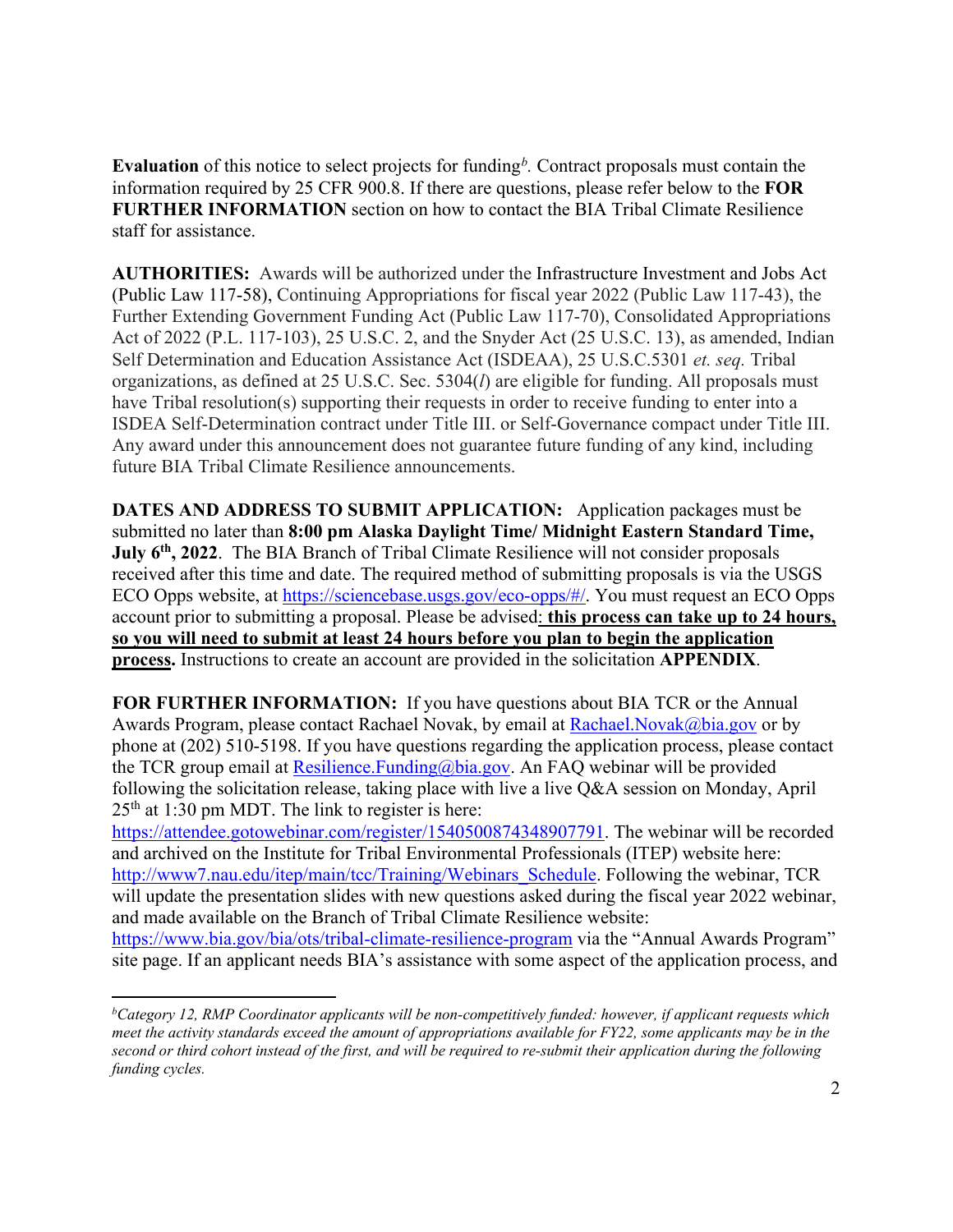BIA's help would not create a conflict of interest, please pose this concern to BIA in writing through a request for technical information. Submit requests to BIA well in advance of the deadlines established in the **DATES AND ADDRESS TO SUBMIT APPLICATION** section to allow BIA time to provide appropriate assistance. Applicants not seeking technical assistance should also submit their proposals as far as possible in advance of the deadline to allow BIA time to provide feedback concerning any possible deficiencies and allow for application revisions, if necessary.

# **CATEGORIES OF AVAILABLE FUNDING:** There are 13 award categories, listed below.<br>Climate Adaptation (Categories 1, 2, 3, 6, 10, and 13)

Climate Adaptation (Categories 1, 2, 3, 6, 10, and 13)

Category 1. Trainings and Workshops (maximum: \$150,000)

Category 2. Adaptation Planning (maximum: \$250,000)

Category 3. Travel Support for Adaptation Planning (maximum: \$15,000)

Category 6. Capacity Building for Scoping Efforts (maximum: \$65,000)

Category 10. Implementation of Climate Adaptation Strategies (maximum: \$2,000,000)

Category 13. International ITEK Virtual Exchange (maximum: \$10,000)

Ocean and Coastal Management (Categories 4 and 5)

Category 4. Ocean and Coastal Management Planning (maximum: \$150,000)

Category 5. Travel Support for Ocean and Coastal Management (maximum: \$15,000)

Relocation, Managed Retreat, or Protect-in-Place (Categories 7, 11, and 12)

Category 7. Relocation, Managed Retreat, or Protect-in-Place Planning (maximum: \$300,000)

Category 11. Implementation of Community Relocation, Managed Retreat, or Protect-in-Place Actions (maximum: \$3,000,000)

Category 12. Relocation, Managed Retreat, or Protect-in-Place (RMP) Coordinator (maximum: \$150,000 per year for up to three years)

 Internships and Youth Engagement (Categories 8 and 9) Category 8. Internships (maximum: \$50,000) Category 9. Youth Engagement (maximum: \$50,000)

 year, as well as outyears through fiscal year 2026. Tribes must maintain good standing status for to third parties under the Freedom of Information Act (FOIA), 5 U.S.C. 552, and the Department **FUNDING LIMITATIONS:** Awards are subject to available funding. The Branch is funded through annual appropriations by Congress. There is no assurance that TCR will be funded in subsequent years. However, Bipartisan Infrastructure Law (BIL) funding is guaranteed through fiscal year 2026. BIL funds will provide for some of the Annual Awards Program awards this the purposes of future funding requests. Any award under this announcement does not guarantee future funding of any kind, including future Tribal Climate Resilience announcements. *Note: Any information in the possession of the BIA or submitted to the BIA throughout the process, including final work product, constitute government records and may be subject to the disclosure*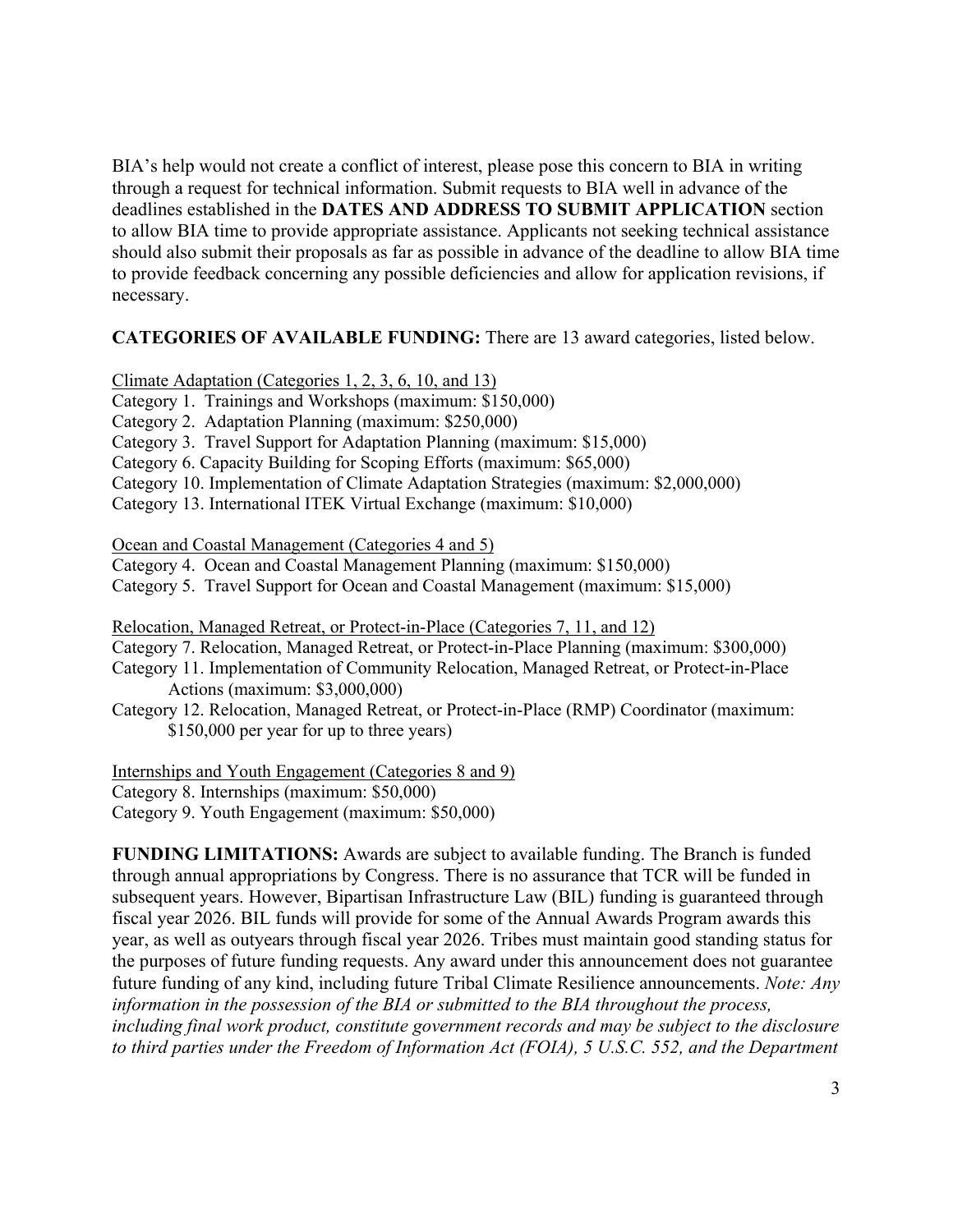*of the Interior's FOIA regulations at 43 CFR part 2, unless a FOIA exemption or exception applies, or other provisions of law protect the information.* 

 The Branch intends to make available approximately \$X million for awards this fiscal year. applicant shall not receive more than one implementation award in a given funding cycle (annual solicitation). Category 6 is limited to Tribes which have **not** previously received an award from (Tribal organizations are not eligible for capacity building to build internal Tribal technical  funding, see section **D. Activity Standards and Evaluation**. Because funding is limited, individual awards shall not exceed the designated maximum amounts, as indicated above. There is no award minimum. Applicants are not guaranteed to be funded at the requested amount. For each applicant, there is a limit of one award per Category, and each applicant shall not receive more than two awards across the larger Categories*[c](#page-3-0)* . An one of the larger Categories. Category 6 applicants should be seeking to build Tribal capacity, thus will not receive an award from one of the larger Categories in addition to a Category 6 award in this solicitation. Categories 6 and 12 are limited to Federally recognized Tribes only staffing). For more detail regarding elements and activity standards for all 13 Categories of

# **PROPOSAL APPLICATION GUIDELINES:**

- A. Background
- B. Contract Proposal Content Requirements
- C. Disallowed Costs
- D. Activity Standards and Evaluation
- E. Transfer of Funds and Reporting Requirements for Awardees

# **A. Background:**

 access training and attend technical workshops to build resilience skills and capacity; planning documents (planning projects are not limited to BIA funded plans); capacity building to support relocation, managed retreat, or protect-in-place (RMP) coordinators; and international ITEK virtual exchanges. Awards will also support projects that ensure Tribal participation in ocean and traditional governance, and technical information to address vulnerability to climate change. Tribal Climate Resilience awards will be made to projects that address vulnerability to climate change impacts through the following: development of regionally focused or topically focused training; adaptation planning and data development; internships and youth engagement; travel to and design of relocation, managed retreat, and protect-in-place (RMP) efforts for coastal and riverine communities; implementation projects identified in previously completed planning coastal (including the Great Lakes) cooperative planning, projects for ecological health, regenerative agriculture and food sovereignty, conservation practices, resilience, community safety and health, and economic security for present and future generations. Applications should describe how proposed projects will incorporate science, including ITEK, Indigenous languages

<span id="page-3-0"></span> *c Larger Categories are those Categories with maximum amounts greater than \$100,000, specifically, Categories 1, 2, 4, 7, 10 and 11.*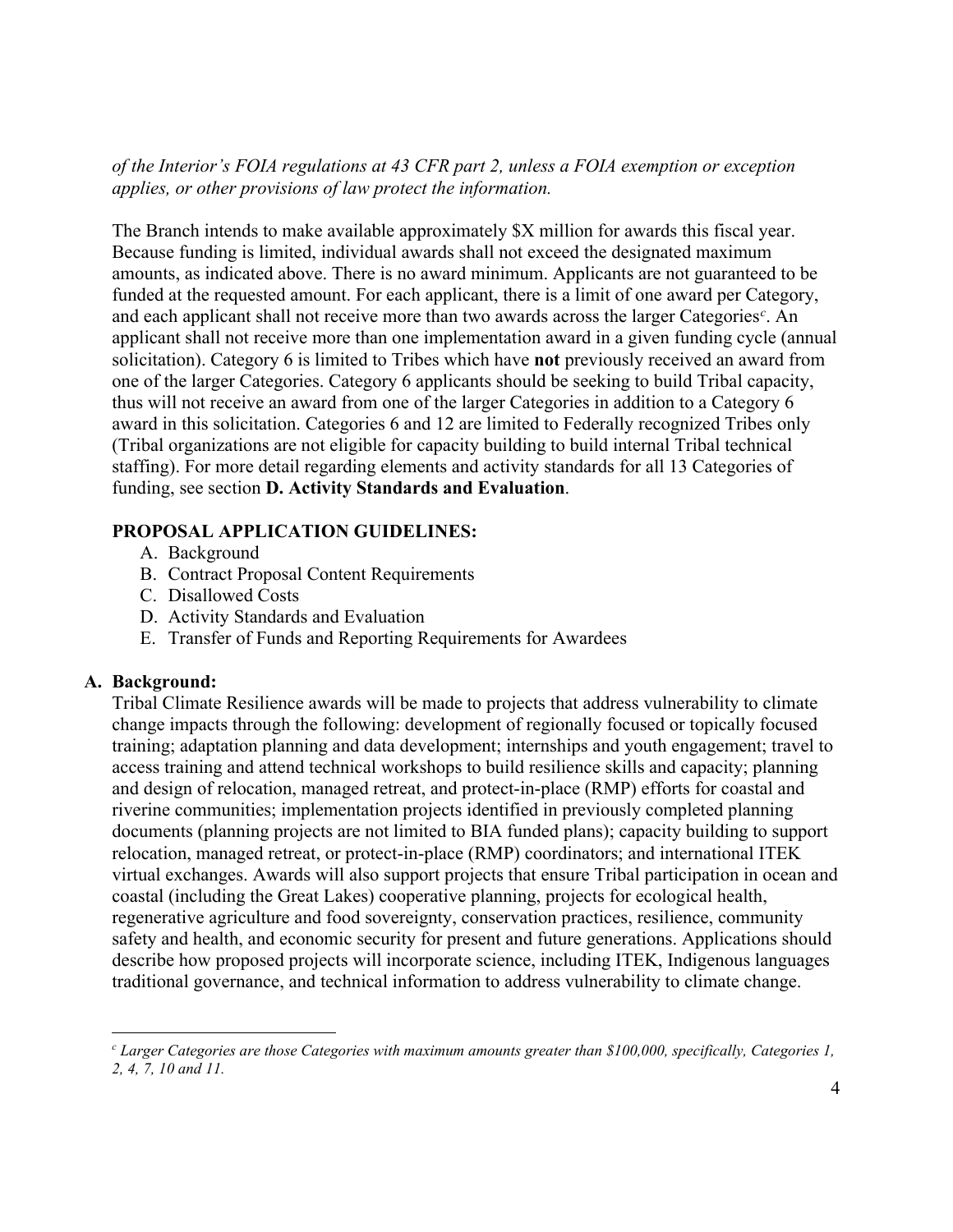# **B. Contract Proposal Content Requirements**

25 CFR 900.8 requires that initial contract proposals contain the following information. Applications in every Category of funding must satisfy all five Content Requirements.

 missing component(s) and resubmit the application for consideration, provided all issues are **AND ADDRESS TO SUBMIT APPLICATION** section above. See the Table 1 at the end of If an incomplete proposal is received at least one week prior to the deadline to submit applications, it will be returned to the Tribe with an explanation of missing components. An applicant whose application package is returned for this reason will be allowed to address the resolved and the complete application is resubmitted before the deadline listed in the **DATES**  section **B. Contract Proposal Content Requirements** for visual clarification of Content Requirements by funding Category.

 *process, including final work product, constitute government records and may be subject to the Department of the Interior's FOIA regulations at 43 CFR part 2, unless a FOIA exemption or Note: Any information in the possession of the BIA or submitted to the BIA throughout the disclosure to third parties under the Freedom of Information Act (FOIA), 5 U.S.C. 552, and the exception applies, or other provisions of law protect the information.* 

#### 1. Content Requirement 1: Eco Opps Info

Include the following information:

- Include the following information :<br>a) *Category:* Category of funding the application is for.
- b) *Title:* A unique project title with work product in the name: e.g. adaptation plan, relocation plan, etc. Do not use "BIA Tribal Climate Resilience" or "Category" as part of the proposal title.
- c) *Request:* The total amount of funding requested from the Annual Awards Program, including indirect rates but not including any matching amounts.
- d) *Applicant Name:* The full name of the proposing Tribe or Tribal organization.
- e) *Partners* (who **will** receive funding): Indicate whether the proposal includes partners that will receive funding from BIA, such as CESU partner academic institutions, etc. Formal partnerships must include signed letters of support from the partnering entity.
- f) *Partners* (who **will not** receive funding): Indicate proposed partners such as other Tribes or entities, if any. Formal partnerships should include signed letters of support from other Tribes or entities.
- g) *Number Benefitting:* The estimated number of Indian people who will benefit under the proposals. This number is likely to be more specific than the overall number of Tribal members/citizens.
- award from BIA Tribal Climate Resilience since 2014. h) *Previous Recipient:* Indicate whether the Tribe has received a Category 1, 2, 4, or 7
- *i) Previous Capacity Building Recipient:* If applying for a Category 2 award, indicate whether the Tribe has previously received a Category 6, Capacity Building award from the BIA-TCR since 2014. If the Tribe has already received a Category 2 award following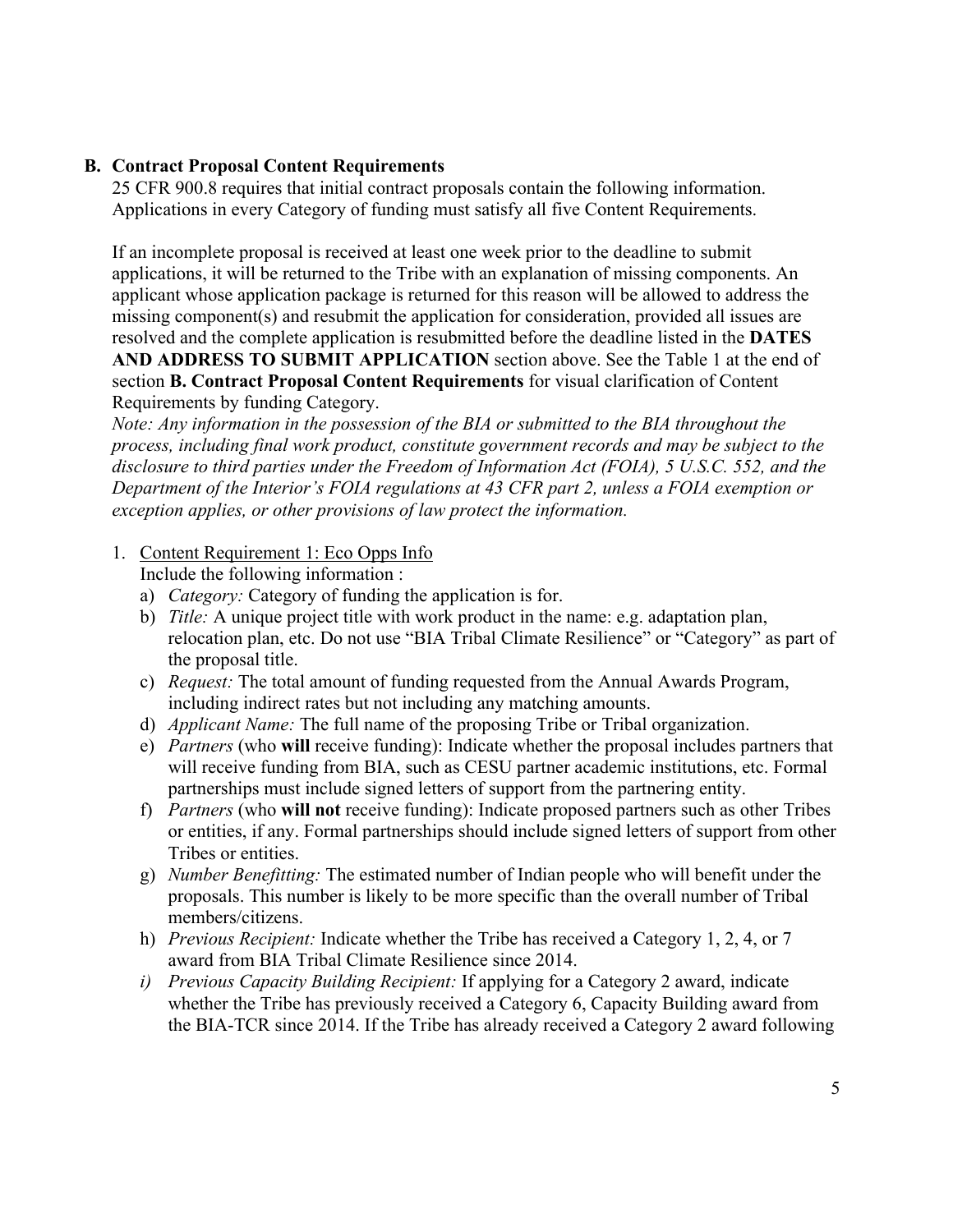their Capacity Building award, the Tribe is **not** eligible to indicate that they are a previous Capacity Building recipient (must check "no").

- j) *Summary:* A proposal summary to be made public, if awarded.
- k) *Ecosystem Restoration Potential:* This is an optional criterion which the applicant may choose to address if the proposed project applies to ecosystem restoration, and is only applicable to Category 2, 4, 7, 10 and 11 applications. See **D. Activity Standards and Evaluation** section for more information.
- l) *Co-stewardship Potential*: This is an optional criterion which the applicant may choose to address if the proposed project applies to co-stewardship of Federal or other non-tribal lands.
- m) *Sacred Site and/or Treaty Rights Access and/or Protection Potential:* This is an optional criterion which the applicant may choose to address if the proposed project applies to access or protection of sacred sites or Treaty rights.
- n) Confirmation of other completed Content Requirements.
- 2. Content Requirement 2: Tribal resolution and/or cover letter with signature summarizing interest and leadership support\*

 support but do not need to submit a resolution. For Tribal organizations proposing to develop Tribe, they must have a resolution from the Tribe, however, if the proposal is for a training organization leadership is required. **Tribal resolutions are required to enter into a P.L. 93-638 contracts, if the proposal is selected for award**. Signed Tribal resolutions must summarize interest and intent. Selfgovernance (compact) Tribes are to submit a cover letter summarizing interest and leadership a product (e.g.,plan, assessment, etc. such as for a Category 2 or 4 proposal) on behalf of a (e.g., Category 1) open to any interested Tribe, only a cover letter from the tribal

- 3. Content Requirement 3: Proposal describing the proposed project and associated activities maps, photographs, graphics, planning documents, and/or other relevant information may be **Standards and Evaluation** for more information on required content for each type of Proposals shall be clear and brief, and **should not exceed 6 pages in length.** The Tribal resolution, budget table, and negotiated indirect cost rate agreement as part of the application but not the proposal limit. Supplemental materials such as letters of support, charts, graphs, included in an appendix and do not count against the 6-page proposal limit. See **D. Activity**  application.
- 4. Content Requirement 4: A detailed budget table and budget narrative Budgets should identify funds requested for the work, including identification of the programs, functions, services, or activities specified in the proposal. Tips:
	- a) A budget narrative will need to be provided within Eco Opps or as an attachment in proposal.
	- b) Attach the budget table in a spreadsheet as a separate attachment (Microsoft Excel preferred).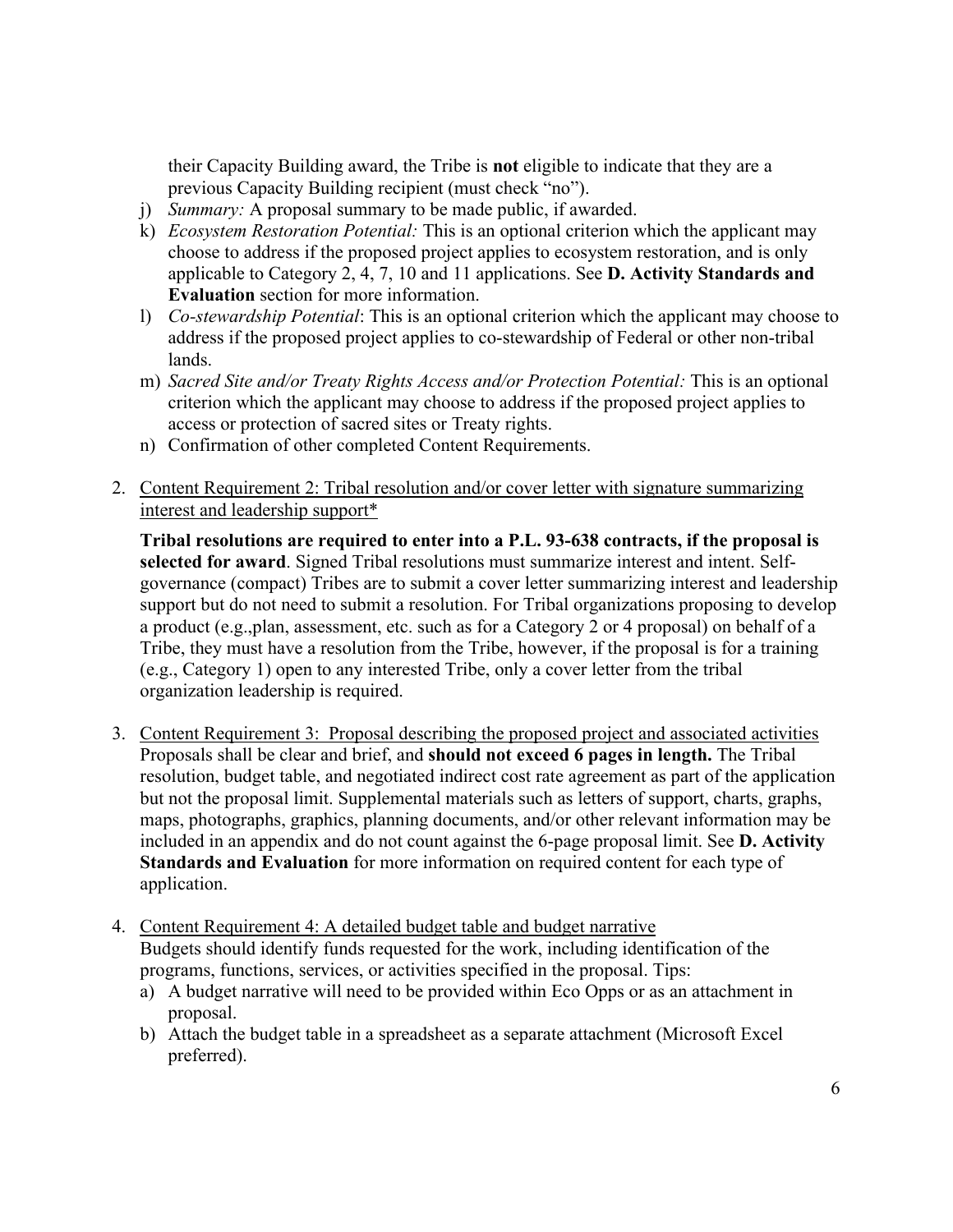- summarized in the budget table and is at or below the maximum for the Category sought  *should only include those requested by the TCR Annual Awards Program and should not include Tribal match, in-kind, or leveraged funds from other agencies and/or*  c) Ensure that the requested amount indicated accurately reflects the requested amount (see the **CATEGORIES OF AVAILABLE FUNDING** section). *Note: Total amounts organizations.*
- 5. Content Requirement 5: A copy of the Negotiated Indirect Cost Rate Agreement (NICRA) or other statement

One of the following must be submitted to identify indirect costs of the proposed project: a) A copy of the current approved NICRA (should not be expired); or,

- 
- administrative overhead costs; or, b) if negotiations are ongoing and not yet final, a statement of the estimated amount requested for indirect costs, pending timely establishment of a rate or negotiation of administrative overhead costs; or, 7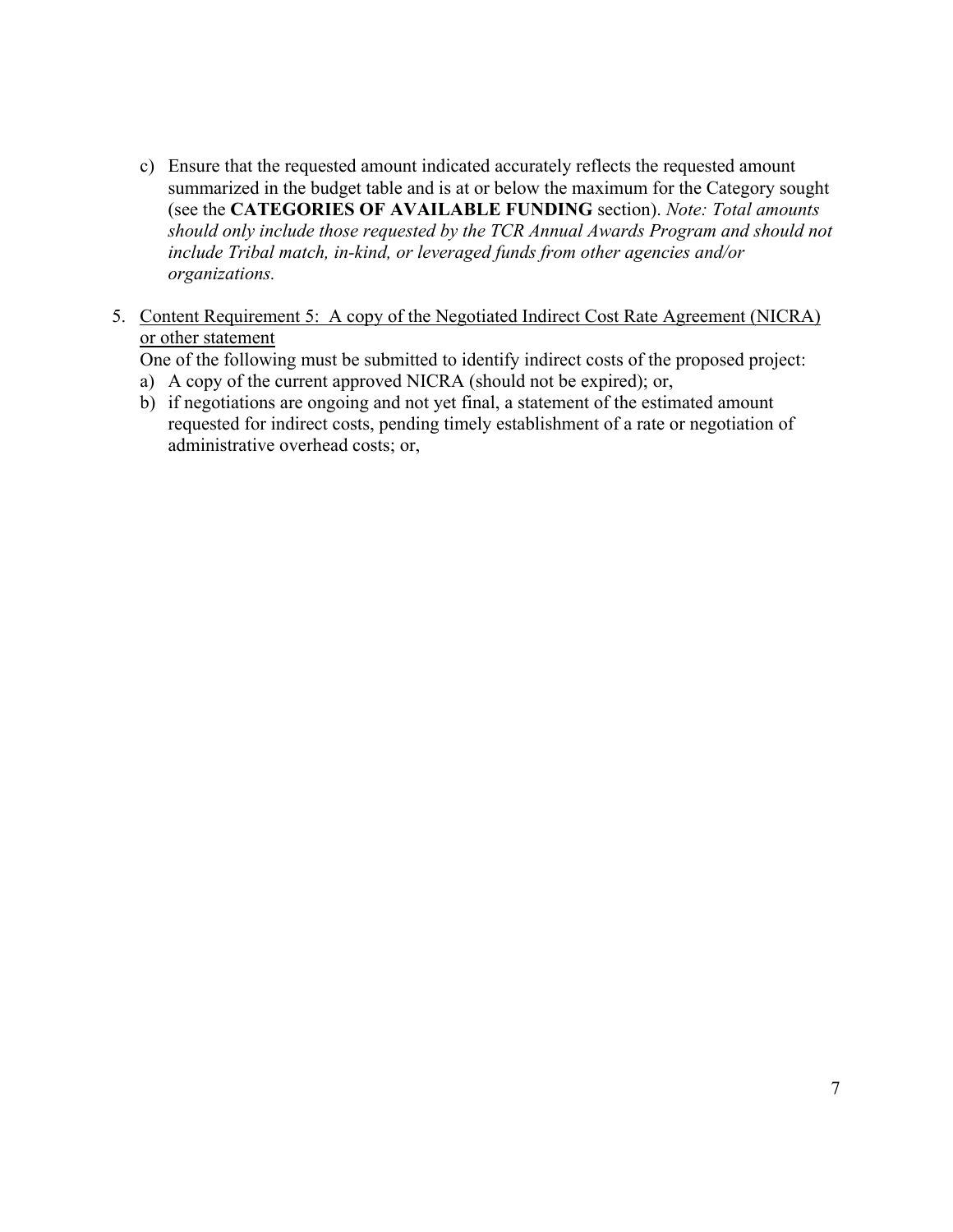c) a statement accepting a 10% de minimus rate if the Tribe or Tribal organization has never received a NICRA and does not currently have one in negotiations.

| Fileble PDF Application                                                                | Mandatory Component 1:<br>Fills ble Cover Page | Tribal Resolution and Gr. | Mandatory Component 3:<br>Mandatory Gmponent 2. | <b>Audisch Table and Audisch</b> | Negotiated Indirect Cost Rate<br>Mandatory Component & | Mandalon Components: |
|----------------------------------------------------------------------------------------|------------------------------------------------|---------------------------|-------------------------------------------------|----------------------------------|--------------------------------------------------------|----------------------|
| Category 1: Trainings and Workshops                                                    |                                                | x                         | x                                               | x                                | x                                                      | х                    |
| Category 2: Adaptation Planning                                                        |                                                | x                         | X                                               | x                                | X                                                      | x                    |
| Category 3: Travel Support for<br><b>Adaptation Planning</b>                           | X                                              |                           | x                                               | x                                | X                                                      | x                    |
| Category 4: Ocean and Coastal<br><b>Management Planning</b>                            |                                                | x                         | x                                               | x                                | X                                                      | x                    |
| Category 5: Travel Support for Ocean<br>and Coastal Management                         | x                                              |                           | x                                               | x                                | X                                                      | x                    |
| Category 6: Capacity Building                                                          | x                                              |                           | x                                               | x                                | x                                                      | x                    |
| Category 7: Relocation, Managed<br>Retreat or Protect-in-Place Planning                |                                                | X                         | x                                               | x                                | x                                                      | x                    |
| Category 8: Internships                                                                | X                                              |                           | X                                               | x                                | x                                                      | x                    |
| Category 9: Youth Engagement                                                           | X                                              |                           | x                                               | x                                | X                                                      | х                    |
| Category 10: Implementation of Climate<br><b>Adaptation Strategies</b>                 |                                                | x                         | x                                               | x                                | X                                                      | x                    |
| Category 11: Implementation for<br>Relocation, Managed Retreat, or<br>Protect-in-Place |                                                | x                         | x                                               | x                                | x                                                      | x                    |
| Category 12: Relocation, Managed<br>Retreat, or Protect-in-Place Coordinator           | x                                              |                           | X                                               | x                                | X                                                      | x                    |
| Category 13: International Indigenous<br><b>Exchanges</b>                              | x                                              |                           | x                                               | X                                | X                                                      | x                    |

*Table 1 (left): Content Requirement by funding Category. To ensure no Content Requirements are missed during application development, adhering to the necessary components indicated with "x's" in this table will ensure applications are complete.* 

# **C. Disallowed Costs**

Elements or activities that cannot be funded include:

- the proposed project, including items so general they cannot be considered specific to the a) Establishing or operating a Tribal office and/or purchase of office equipment not specific to proposed project (e.g., vehicles, or greater than three laptops/tablets, etc.).
- b) Supplementing employment for current positions not significantly and directly involved in the proposed project. This includes fringe benefits of positions not significantly and directly involved in the proposed project (e.g., an Executive Director with little to no described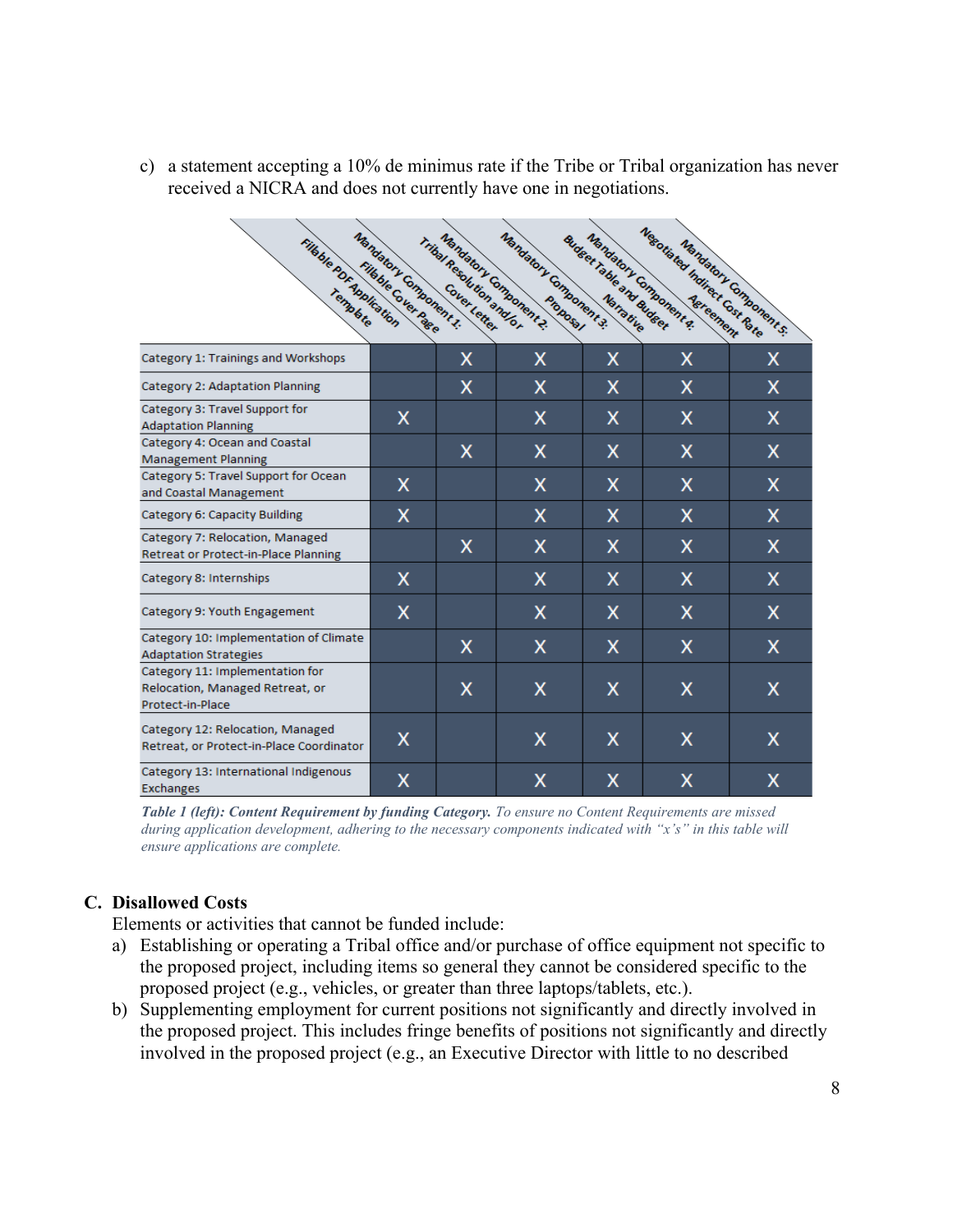involvement in proposed work).

- c) International travel
- d) Legal fees or contracted negotiation fees (e.g., legal counsel)
- e) Application fees associated with permitting
- f) Non-negotiated indirect cost rates (unless the entity is in the process of negotiations or has never received a negotiated indirect cost rate, then the 10% de minimus rate may be used).
- g) Entertainment
- h) For remote training or conference locations (where eating establishments are not within a total requested amount (whichever is less). Refreshments for non-remote training or reasonable distance), food costs are allowable, but should not exceed \$10,500 or 7% of the conference locations are allowable up to \$1,000 per proposal.
- i) Any other activities not authorized by the Tribal award letter (e.g., a change in scope).

# **D. Activity Standards and Evaluation**

 Activity standards must be met in any Contract Proposal submitted under 25 CFR 900.8. The type of application and will be scored accordingly. Types of applications include: trainings and relocation, managed retreat, or protect-in-place coordinator (Category 12), or international ITEK virtual exchanges (Category 13). following sections outline the activity standards for each funding Category. All applications will be evaluated for responsiveness to the following activity standards outlined below under each workshops (Category 1), planning (Categories 2, 4, and 7), travel (Categories 3 and 5), capacity building (Category 6), youth (Categories 8 and 9), implementation (Categories 10 and 11),

 The mission of the BIA Branch of Tribal Climate Resilience is to build climate resilience at the capacity building. The funds announced in this notice support Federally recognized Tribes in funding support planning, science and tool development, and capacity building for coastal Tribes proposal, the activity standards, and the scoring system for each type of application. Each of the project level through leadership engagement, delivery of data and tools, training, and Tribal their planning efforts to build Tribal climate resilience through Tribally designed training, planning, vulnerability assessments, supplemental monitoring, capacity building, implementation, and informational exchanges. The ocean and coastal management categories of including the Great Lakes Tribes. Ocean and coastal management projects do not necessarily need to address climate resilience. The following sections outline the information needed in each activity standards are worth up to 100 points, while supplemental points administer additional point value.

# *Trainings and Workshops Activity Standards: Category 1*

Maximum per award: \$150,000

 Category 1, Trainings and Workshops awards support Tribes to design and host regional or national Tribal training(s) or workshop(s) that will assist Tribal leaders, program coordinators,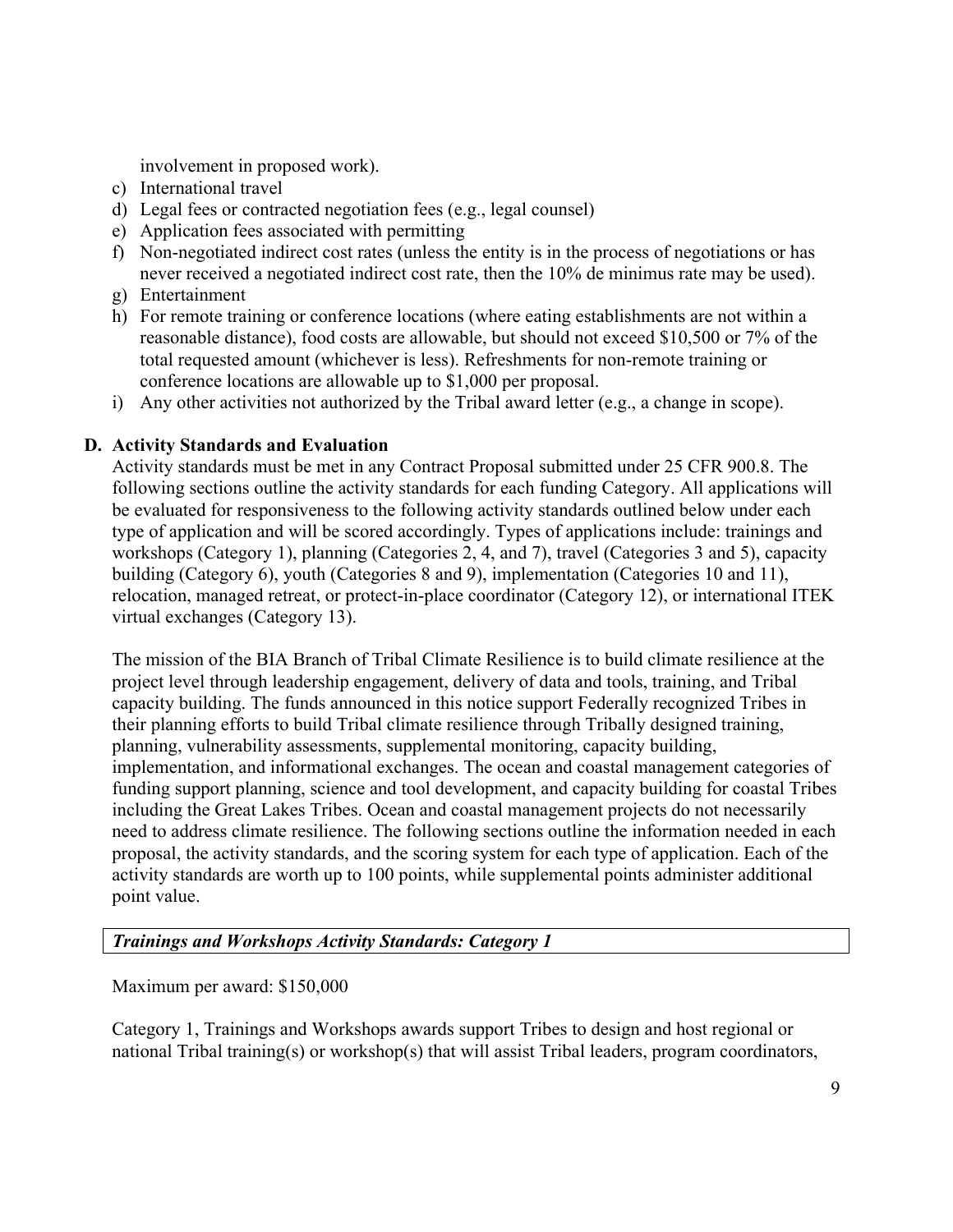trainings and workshops. planners, and managers in developing the skills necessary to address climate change by developing Tribal adaptation plans, or management options, through in-person and webinar

The following information must be addressed within the proposal:

# *Executive Summary (0-10 points):*

1. Provide a brief executive summary.

# *Project Design and Implementation Feasibility (0-50 points):*

- 1. Describe training design, intended audience, method of delivery (in-person instruction, webinar, facilitated instruction, including remote delivery ability, recorded sessions, or webinars), and project deliverables which may include (15/50 points):
	- Tribal case studies of climate adaptation planning
	- Adult learning techniques to be employed
	- Best practices appropriate to the subject
	- Example documentation or templates
- 2. Describe capacity to design and deliver regionally or topically focused trainings and/or workshops which may include (10/50 points):
	- Previous subject-matter expertise and experience in adaptation planning and science, communicating technical information or other relevant content
	- Presenters' experience in adult education and/or Tribal training experience of partners or presenters
- 3. Describe how proposed work will include online or on-demand reporting, proceedings, presentations, or recordings to permit Tribes who cannot attend in person to benefit (5/50 points).
- 4. Provide a one- to two-year timeline for the schedule of planning and delivery for the proposed training(s) and/or workshop(s) (10/50 points). A table format is preferred.
- incorporated to identify best practices to manage resources and adapt to changes in the environment (10/50 points). If ITEK will be incorporated into work or training, explain: 5. Identify how science (including ITEK if the applicant chooses to incorporate it) will be
	- • The use of ITEK and how it will inform decision-making. Also, briefly explain the general methods to be used (e.g., literature review, semi-directed interviews, consultation with a cultural expert, etc.). A brief description of potential methods can be found: [https://www.nps.gov/subjects/tek/learning.htm.](https://www.nps.gov/subjects/tek/learning.htm)
	- Any information shared should be of free, prior, and informed consent (FPIC) to ensure • Discuss the standards of practice that will be used during the project to protect ITEK. ethical research sharing in the details of the proposal. For information on FPIC and protections, see [https://climatetkw.wordpress.com/.](https://climatetkw.wordpress.com/)

# *Tribal Capacity Building (0-10 points):*

1. Describe how the proposed work builds Tribal capacity to address preparedness and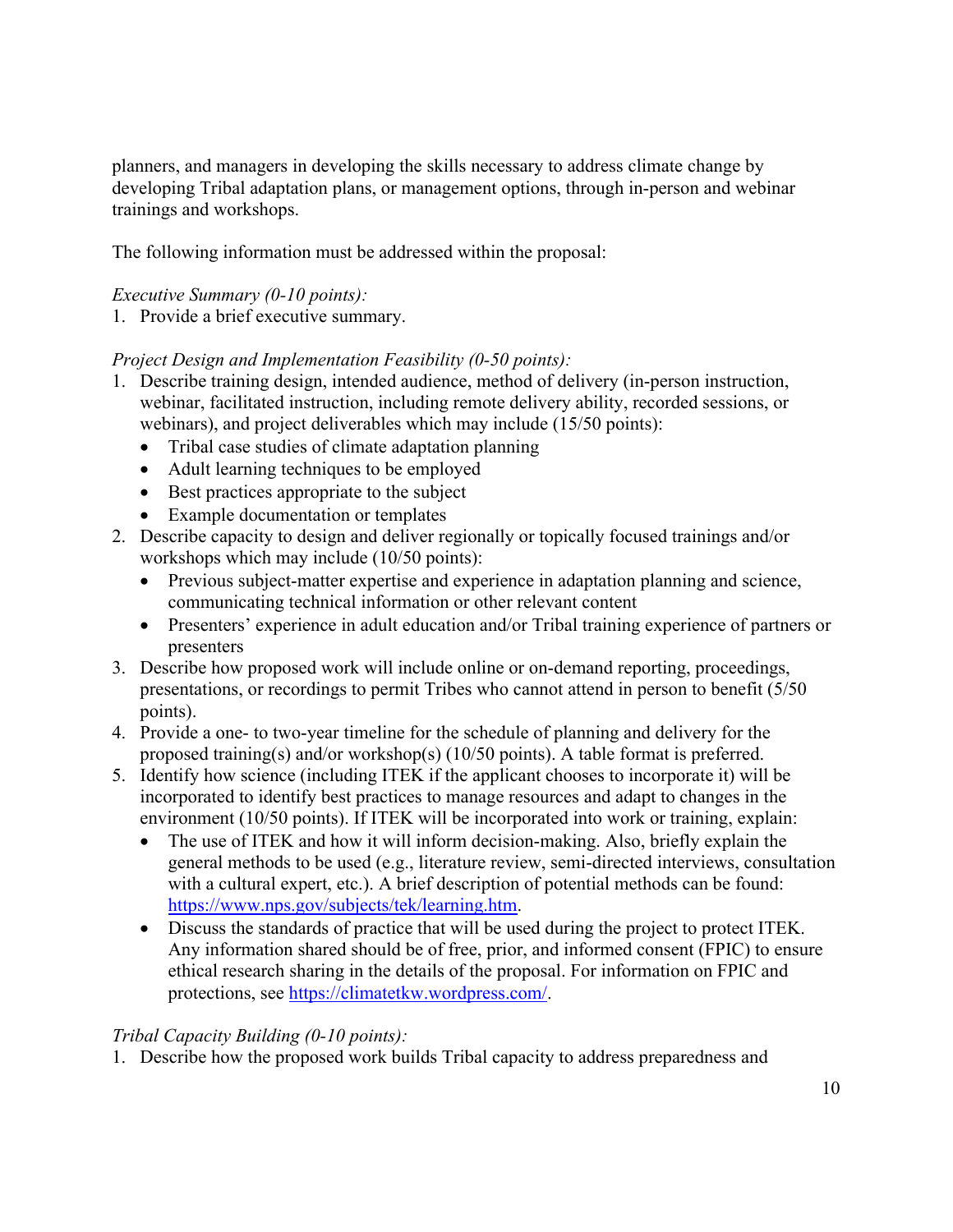increased ability to develop adaptation plans of the Tribes to be served.

# *Indigenous Language and Traditional Governance (0-10 points):*

1. Describe how Indigenous language will be utilized throughout the project and how Tribal traditional governance structures and/or decision making will inform project implementation. For Tribal organizations, detail how languages and governance structures will be considered.

# *Budget (also Content Requirement 4) (0-20 points):*

 *Note: Travel and lodging of attendees may be included in the training budget but may not exceed \$75,000.* Budgets should include the following: Budgets should be reasonable and free of disallowed costs (see section **C. Disallowed Costs**).

- 1. Identify funds requested for the work in the budget table (10/20 points).
- to the personnel identified in the "Personnel Plan" within the proposal. Personnel rate of pay item in the budget table should be described in detail in the narrative (10/20 points). 2. Include a budget narrative. Make sure to link any personnel identified in the budget narrative should be identified, along with number of hours expected to perform project work. Each line

# *Supplemental points (0-5 points):*

 1. Proposal is from Tribe who has not received a larger award (i.e. Categories 1, 2, 4, or 7) since 2014 from BIA Tribal Climate Resilience. Indicate this to be considered for supplemental points.

# *Planning Activity Standards: Categories 2, 4, and 7*

 monitoring*[d](#page-10-0)* in the following areas. If management plans have already been established, funds  if they are elements of planned work. *Note: the development, movement, or relocation of critical infrastructure are not allowed activities in these Categories. [e](#page-10-1)*  Planning awards are designed to support the development of formal planning documents, vulnerability assessments, and the development of data analysis efforts including supplementary may be used for planning and design related to implementation, such as feasibility studies and desktop assessments. Highlight co-stewardship opportunities and treaty rights protection efforts

Category 2 maximum per award: \$250,000 Category 4 maximum per award: \$150,000 Category 7 maximum per award: \$300,000

 Category 2, Adaptation Planning awards are designed to support Tribal governments in the development of adaptation plans, vulnerability assessments, and data analysis efforts including

<span id="page-10-0"></span> *d "Supplemental monitoring" refers to monitoring which is not included in baseline programmatic monitoring and/or resource inventory.* 

<span id="page-10-1"></span><sup>&</sup>lt;sup>e</sup> "Critical infrastructure" is considered to be the assets that are essential for the functioning of a society and *economy.*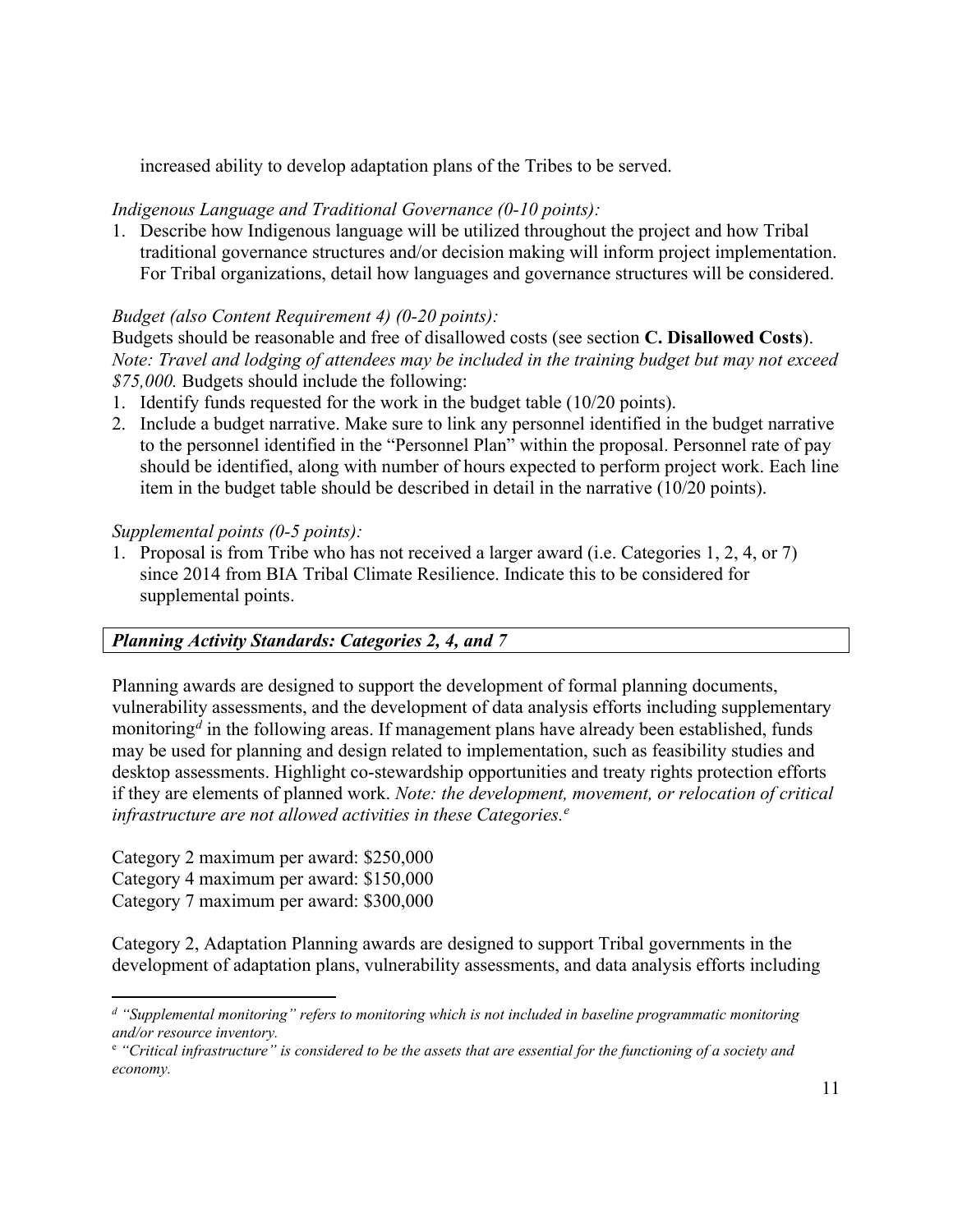supplementary monitoring to address climate change impacts to Treaty and Trust resources. Outreach to community members including elders and youth throughout the planning process may help incorporate cultural values and capture key insights to better integrate Indigenous Traditional Ecological Knowledges (ITEK) to more effectively plan assessment strategies and prioritize options. Funding must not be used for existing routine monitoring programs or research projects.

 Lakes coastal Tribes and Tribal organizations. Category 4 proposals may extend to Tribal participation in Regional Ocean Partnerships and other cooperative marine resource planning, marine spatial planning, coastal adaptation and/or resilience analysis, resource inventories, identify monitoring protocols and critical indicator species, implement a unique pilot study or can be used to assist with a Tribe's efforts to restore and provide resilience of coastal resources. Category 4, Ocean and Coastal Management Planning awards are limited to coastal or Great restoration planning, ecosystem and/or vulnerability assessments, emergency management, project that would advance Tribal resilience and adaptation, ocean and coastal management knowledge, and/or infrastructure planning related to ocean and coastal challenges.*[f](#page-11-0)* Proposals in Category 4 do not need to address climate resilience. Funding should build Tribal capacity and Awards will not duplicate elements of the Great Lakes Restoration Initiative. If management and implementation plans have already been established, funds may be used for planning and design related to implementation, such as feasibility studies and desktop assessments.

 designed to support Tribes facing questions and decisions regarding managed retreat, expansion, analysis of options; development of Tribal community mitigation efforts; and design of and desktop assessments. Category 7, Relocation, Managed Retreat, and Protect-in-Place (RMP) Planning awards are protect-in-place, and relocation options due to threats from intensifying coastal or riverine erosion, flooding, permafrost degradation, sea level rise, and similar impacts. Examples of planning activities can include design of expansion, protect-in-place, or relocation activities; emergency drills and exercises. Examples of risk assessments can include those for coastal and/or riverine erosion, flooding and storm surge, permafrost vulnerability, structural engineering, etc. Examples of data development and monitoring include obtaining information on erosion, sediment transport, ground temperature, bathymetric mapping and orthoimagery, tidal determination, shoreline infrastructure (e.g., photos), flood elevation/extent, as well as geotechnical and geophysical investigations. If management plans have already been established, funds may be used for planning and design related to implementation, such as feasibility studies

and desktop assessments.<br>The following information must be addressed within planning proposals:

 *Executive Summary (0-10 points):* 

1. Provide a brief executive summary.

<span id="page-11-0"></span> *f "Ocean and coastal" as used is defined under 16 U.S.C. 1453.*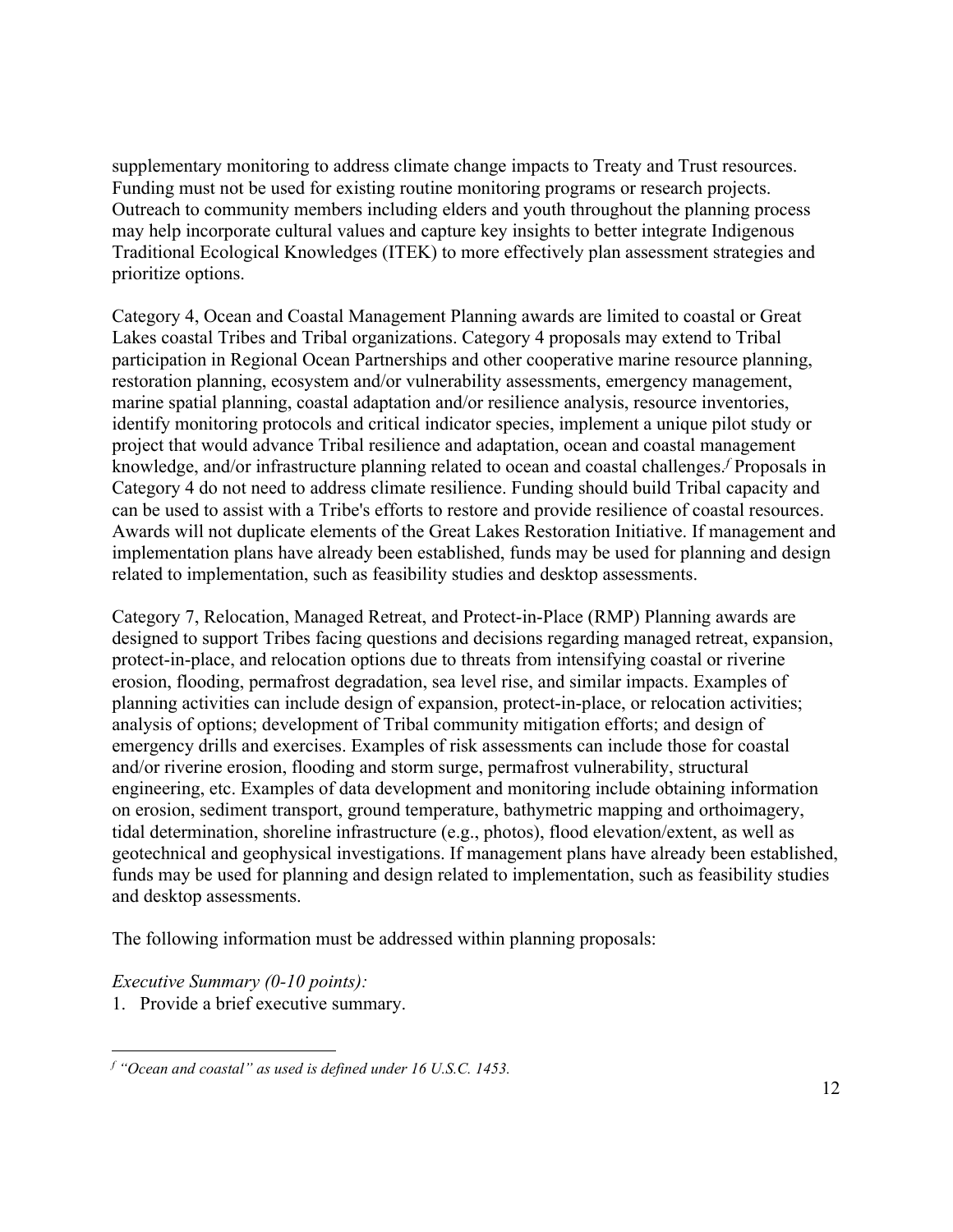# *Project Design and Implementation Feasibility (0-50 points):*

- 1. Geographic location to be covered by the plan or assessment and background information describing challenges the Tribe(s) is facing from climate change specific to the geographic area. Include maps when appropriate. *Note: maps may be an approximation in the case that resource location is considered sensitive information* (10/50 points).
- 2. Provide a brief overview of existing information and data gaps (10/50 points).
- the proposed work would advance the Tribe to the next step in planning or preparedness and Category 2), ocean and coastal (for Category 4), or RMP (Category 7) program management. 3. Planning strategy that includes objectives, milestones, deliverables (e.g., plan or vulnerability assessment), expected outcome(s) and measurements of success (10/50 points). Describe how allow for incorporation of resilience considerations into Tribal adaptation and resilience (for
	- • Describe how the plan, assessment, or study will aid the Tribe in the development of informed solutions and build Tribal community support.
- 4. Describe the proposed work and how it would advance the Tribe in the next step in planning for management options or alternatives. (10/50 points).
- 5. Explain how science (including ITEK if the applicant chooses to incorporate it) will be resilience into more detailed program level management plans (10/50 points). If ITEK will be incorporated into the strategic planning effort and how this effort will enable Tribal program managers to prioritize, make progress on Tribal goals and objectives, and incorporate incorporated into work, explain:
	- • The use of ITEK and how it will inform decision-making in the project planning process. methods can be found here: [https://www.nps.gov/subjects/tek/learning.htm.](https://www.nps.gov/subjects/tek/learning.htm) Also, briefly explain the general methods to be used (e.g., literature review, semi-directed interviews, consultation with cultural experts, etc.). A brief description of potential
	- should be of free, prior, and informed consent (FPIC) to ensure ethical research sharing in • Discuss the extent of disclosure of specific ITEK information: any information shared the details of the proposal. For information on FPIC and protections, see: [https://climatetkw.wordpress.com/.](https://climatetkw.wordpress.com/)

# *Tribal Capacity Building (0-10 points):*

- increased ability to develop adaptation plans of the Tribes to be served. Include, if applicable: 1. Describe how the proposed work builds Tribal capacity to address preparedness and
	- Training to be attended
	- Technical, leadership, and community planning skills gained by Tribal staff
	- How the proposal builds capacity to address future adaptation management planning, perform data analysis, or implement plans.
	- • Development of partnerships with institutions (e.g., academic), local communities, other land holders, or stakeholders that are non-tribal cooperators and/or partners.
	- • Methods used to share capacity and skills acquired with the broader Tribal community*. Note: Skills gained by contractors or consultants do not contribute to Tribal capacity building.*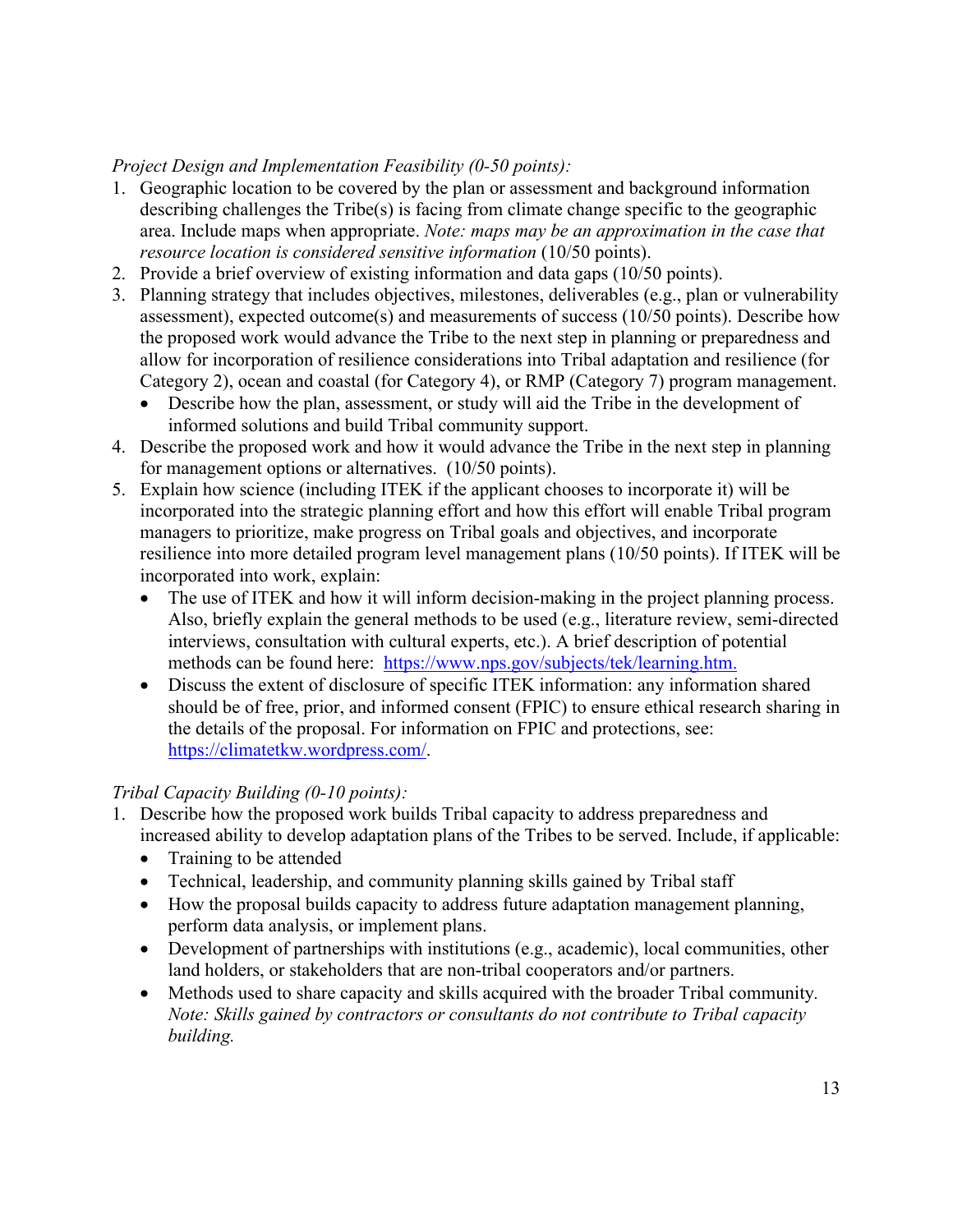*Indigenous Language and Traditional Governance (0-10 points):* 

1. Describe how Indigenous language will be utilized throughout the project and how Tribal traditional governance structures/decision making will inform project implementation.

 *scored separately. (0-15 points, if the applicant chooses to participate.) Ecosystem Restoration, Sacred Site Access/Protection, and/or Treaty Rights Access/Protection Potential (Note: this criterion is optional and will be reviewed for prioritization. Points will not be additional to or scored against general activity standard points, but rather, will be a criterion* 

 project applies to the Ecosystem Restoration (ER)*[g](#page-13-0)* , Sacred Sites Access/Protection, or Treaty each of the following components must be applicable to the purpose of the funding Category that should elaborate on how they address the following guiding priorities: Background: **This additional criterion is optional** and may be used if the submitted planning Rights Access/Protection prioritization. If the applicant chooses to participate, as funding allows, the highest scored projects will be funded in each of the planning Categories 2, 4 and 7. *Note: the proposal is submitted to, whether Category 2, 4, or 7. Proposals that meet this criterion* 

- 1. Build climate adaptation and resilience for ecosystems and communities (5/15 points). Expand upon how restoration planning activities will maintain or improve the ability of an ecosystem to be resilient or adapt to current and future climate change.
	- supports the sustainable, ITEK, or cultural uses which are important to the surrounding a. Explain how proposed work will provide critical ecosystem services and equitably ecological communit(ies).
- 2. Restore or improve connectivity (5/15 points). Explain how restoration planning activities climate-robust connectivity between the cores. will maintain or improve the condition of Trust high quality, critical, or otherwise prioritized "cores" of ecosystems, habitats, sacred spaces, or areas of functioning natural processes and
	- climate-robust connectivity between the cores.<br>a. Please identify any cores and connections classified at highest risk to transformation, invasion, reduced functioning, altered disturbance regimes, or other climate- or humaninduced hazards.
- 3. Build and leverage partnerships for restoration at scale (5/15 points). Planning activities that by building partnerships for collaborative conservation with State, local, Tribal and/or achieve greater restoration impact by leveraging other restoration projects and programs or territorial partners.
	- a. Highlight any co-stewardship opportunities with other Tribal and/or non-tribal partners, in a manner consistent with the White House Office of Science and Technology Policy

<span id="page-13-0"></span> *g Project planning funded through prioritization of this criterion will be related to the Bipartisan Infrastructure Law's (BIL) ER Program efforts. Learn more about the BIL ER Program on the "Dear Tribal Leader Letter BIL" fact sheet under the "Tribal Consultation on Department of the Interior Implementation of Ecosystem Restoration Programs" section (pp. 10-11 of the pdf[: https://www.bia.gov/sites/bia.gov/files/assets/as-](https://www.bia.gov/sites/bia.gov/files/assets/as-ia/raca/pdf/DTLL_Bipartisan-Infrastructure-Law-Consultation_Signed_FINAL_508.pdf) [ia/raca/pdf/DTLL\\_Bipartisan-Infrastructure-Law-Consultation\\_Signed\\_FINAL\\_508.pdf\)](https://www.bia.gov/sites/bia.gov/files/assets/as-ia/raca/pdf/DTLL_Bipartisan-Infrastructure-Law-Consultation_Signed_FINAL_508.pdf). The overall project purpose must meet the BIL ER Purpose: ..."to improve the functioning, resilience, and ecological adaptability of ecosystems. Program investments will be planned and implemented collaboratively across the DOI and with communities when appropriate, while improving opportunities and equitable access to healthy ecosystems" ...*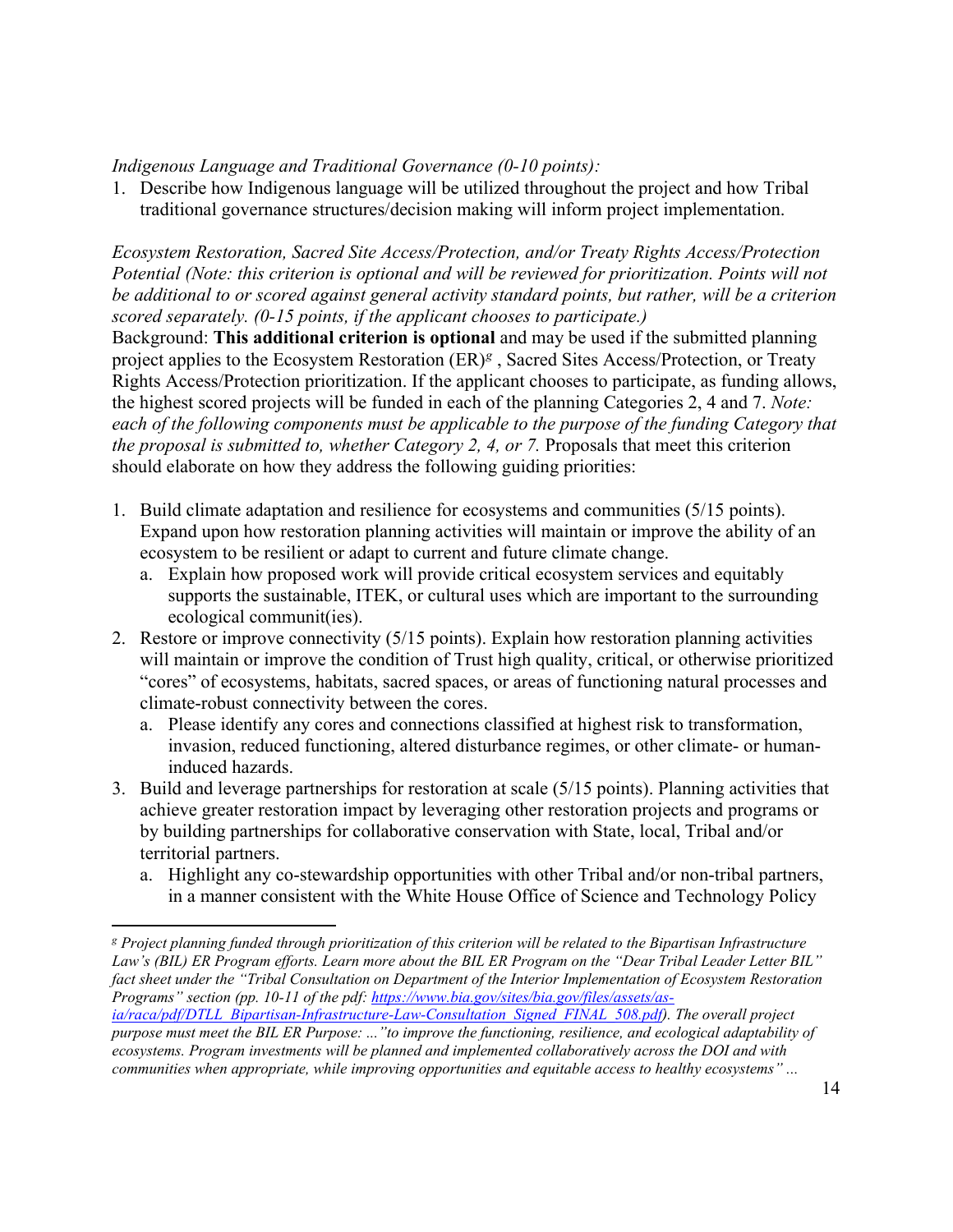(OSTP) and the White House Council on Environmental Quality (CEQ) memorandum to recognize ITEK (November 15, 2021).

# *Budget (Budget is also Content Requirement 4) (0-20 points):*

Budgets should be reasonable and free of disallowed costs (see section **C. Disallowed Costs**). Budgets should include the following:

- 1. Identify funds requested for the work in the budget table (10/20 points).
- item in the budget table should be described in detail in the narrative (10/20 points). 2. Include a budget narrative. Make sure to link any personnel identified in the budget narrative to the personnel identified in the "Personnel Plan" within the proposal. Personnel rate of pay should be identified, along with number of hours expected to perform project work. Each line

# *Supplemental Points (0-20 points):*

- of the 2016-21 award cycles and has not yet received a Category 2 Award (5/20 points). 1. For Category 2, the applicant was previously a Category 6, Capacity Building awardee in one
- 2. Broad benefits (5/20 points). If multiple Tribes, Tribal programs, or communities will be programs, or multiple communities within a Tribe result in the broadest range of benefits. resolutions are required from Tribes that will be involved or benefit. Examples include: served or benefited, identify them. Proposals that serve multiple Tribes, multiple Tribal *Note: To be eligible for "broad benefits" supplemental points, letters of support or* 
	- High level adaptation plans, strategic adaptation frameworks for a plan, dataset development for use in decision-making, or cooperative planning efforts covering multiple Tribal programs, Tribal government functions, or multiple Tribes.
	- Broad scope vulnerability assessment(s) that serves multiple Tribes (e.g., vulnerability assessment by a Tribal consortium, ecosystem wide vulnerability assessment for natural, ocean, and/or coastal resource(s) that can be used by multiple Tribes for planning efforts, or is the foundation of a program-wide training package for Tribal program managers).
- 3. Proposal is from a Tribe who has not received a larger award (i.e., Category 1, 2, 4, or 7) since 2014 from the BIA Branch of Tribal Climate Resilience (5/20 points)
- 4. Risk Prioritization (0-5 points). If the Tribe was identified on a priority list of at-risk communities in a national, regional, or state-wide document, describe: this document's risk ranking, where the Tribe is listed within the ranking, and provide hyperlink to the document.

# *Travel Activity Standards: Categories 3 and 5*

 Travel awards support direct travel costs for Tribal leadership or staff participation in, coordination of, and/or to provide access to training and technical workshops. *Note: Salary costs, international travel, and consultant travel will not be funded.* 

Maximum per award: \$15,000

Category 3, Travel Support for Adaptation awards are designed to support the maintaining or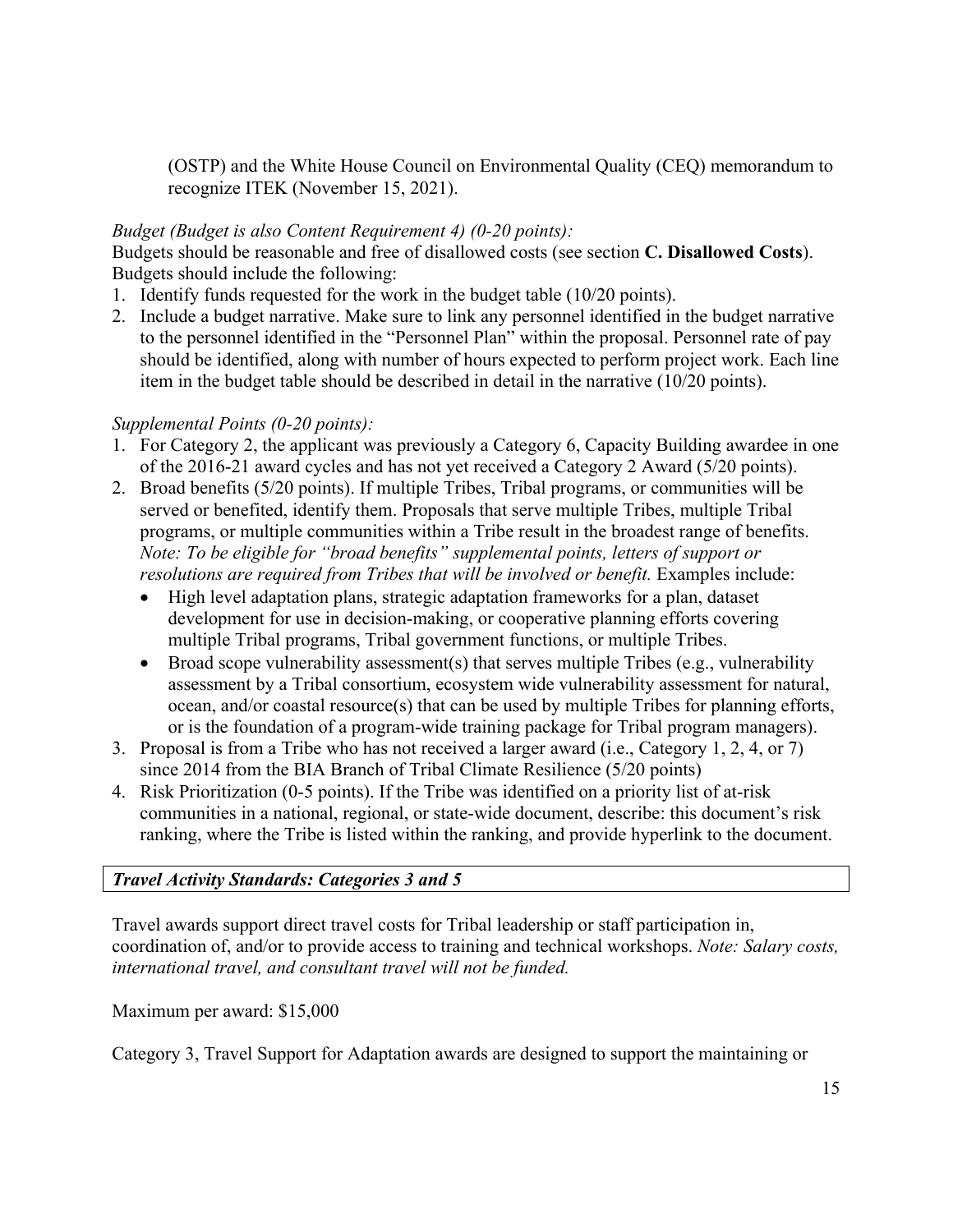management forums. building of adaptation knowledge and skills for resilience against impacts of climate change, to participate in cooperative resilience and adaptation efforts including existing and relevant Fish and Wildlife Service resilience training, Landscape Conservation Cooperatives, DOI Climate Adaptation Science Centers and other Regional Science Centers (e.g., USGS Water Science Centers, Regional Integrated Science Assessments, USDA Climate Hubs), and other adaptation

management forums.<br>Category 5, Travel Support for Ocean and Coastal Management awards are designed to support provide travel support to attend organizational meetings, working sessions, or official meetings travel costs for interagency ocean and coastal spatial planning, including the Great Lakes. Awards will not duplicate elements of the Great Lakes Restoration Initiative. This funding will in support of collaborative planning efforts, including meetings of: Regional Ocean Partnerships (ROP), technical workshops or trainings, targeted pilot studies or projects.

The following information must be addressed within travel proposals:

# *Identify the Participant or Tribe that will Participate in the Event (0-10 points):*

 serves in a communication and issue coordination role on behalf of other Tribes that cannot 1. If applicable, describe any previous attendance or leadership role the participant has had in past meetings (such as the Regional Ocean Partnership (ROP)), or if the Tribal participant attend the meetings.

# *Proposed Courses and Cooperative Participation (0-30 points):*

- be attended (15/30 points). 1. Describe the specific workshops, technical sessions, work group and/or cooperative entity meetings (if the travel is not part of an ROP). If for an ROP meeting, identify the schedule to
	- • If the exact course is not yet known or scheduled, list a similar training, or attach a related course outline that will match the objectives (whether Category 3 or 5, respectively) and be sure to add to the course title "EXAMPLE".
- Category 3) or ocean and coastal (Category 5) capacity and expertise (15/30 points). 2. Identify if the event is part of a series or development plan to build Tribal adaptation (for

# *Summary of Training Benefits (0-25 points):*

- 1. Explain how the travel funding supports Tribal or Tribal organization leadership ability to build or maintain adaptation and resilience (for Category 3), and/or ocean and coastal (for Category 5) capacity and expertise (5/25 points).
- 2. Describe the participant's role in the Tribal adaptation planning process. Examples: "The elected Tribal leader" (5/25 points). participant is a member of the Tribe's adaptation planning team." or "The participant is an
- 3. Describe how the participant will share and use the knowledge gained with other Tribal staff, Tribal programs, Tribal community, or with other Tribes to develop a strategic adaptation plan (for Category 3) or improve ocean and coastal management (for Category 5) (5/20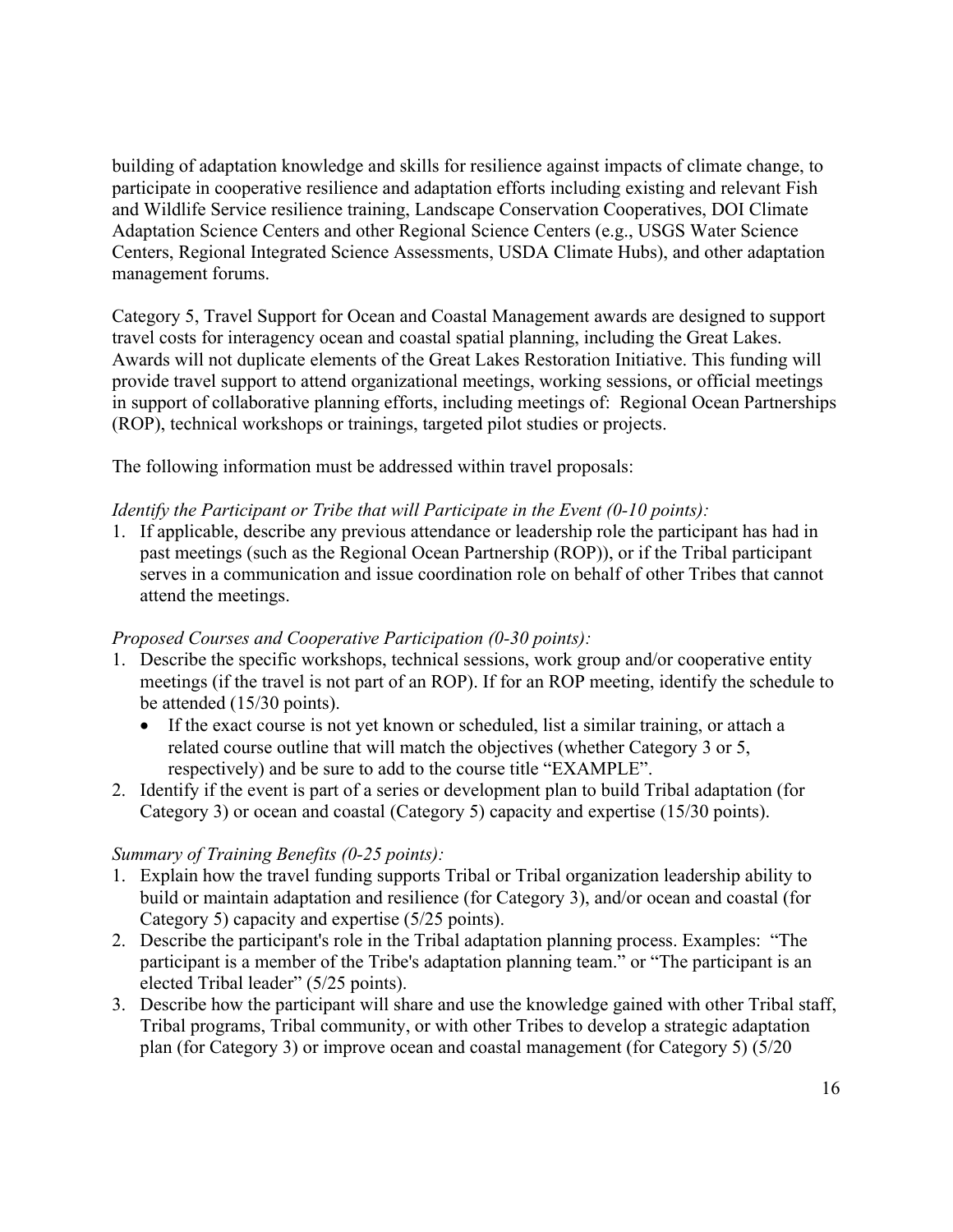points).

- 4. Identify whether or not the Tribe has Treaty rights for the planning area (5/20 points).
- 5. Discuss whether the travel supports co-management opportunities or treaty rights protection (5/20 points).

# *Tribe's Commitment to Developing a Strategic Plan (0-15 points):*

 either 1) being in the process of developing, or 2) will soon develop a strategic plan. Include information on whether the adaptation (Category 3) or ocean and coastal management 1. Tribes and Tribal organizations must have a statement that signifies their commitment to (Category 5) plan is part of a larger regional or sub-regional planning effort.

# *Budget (Budget is also Content Requirement 4) (0-20 points):*

- 1. Identify funds requested for the work in the budget table, ensuring that the budget is reasonable and free of disallowed costs (10/20 points).
- 2. Include a budget narrative (10/20 points). Please elaborate each corresponding line item in the budget table in detail. Make sure to link any personnel identified in the budget narrative to the personnel identified in the "Personnel Plan" within the proposal.
	- • Travel costs should use Federal per diem rates for travel location lodging and meal costs, include registration fees, and estimates of transportation travel costs.

# *Capacity Building Activity Standards: Category 6*

Maximum per award: \$65,000

 staffing capacity to hire part time staff or consulting to develop a Category 2 proposal for staff travel support for training and coordinating with regional resilience efforts, and to gather  *Note: this Category is not available to Tribes that have received funding in FY 11-21 from the international ITEK virtual exchange Categories, to compliment capacity building through*  Category 6, Capacity building awards are designed to support Tribes with limited technical or subsequent award cycles. Capacity building awards support Tribes in performing risk scoping activities with the community to address climate change impacts to Tribal Treaty and Trust resources and economies. These efforts highlight risks and alternative options for Tribes to begin to plan, thus building greater capacity for climate resilience. Proposals under this Category will fund staff to develop a general scoping needs assessment (or similar process). Proposals in this Category highlight how the Tribe will: coordinate efforts to identify general resilience concerns regarding climate change, prioritize strategic planning and vulnerability assessments, provide data to support related proposal writing for a Category 2 proposal as the next step to resilience. Permissible activities include attending resilience and/or adaptation training and consulting with resilience experts (such as more experienced Tribes or through regional resilience networks). *BIA Branch of Tribal Climate Resilience other than travel or youth funding. Proposals in this Category disqualify a Tribe from applying for other Categories, except travel, youth, or*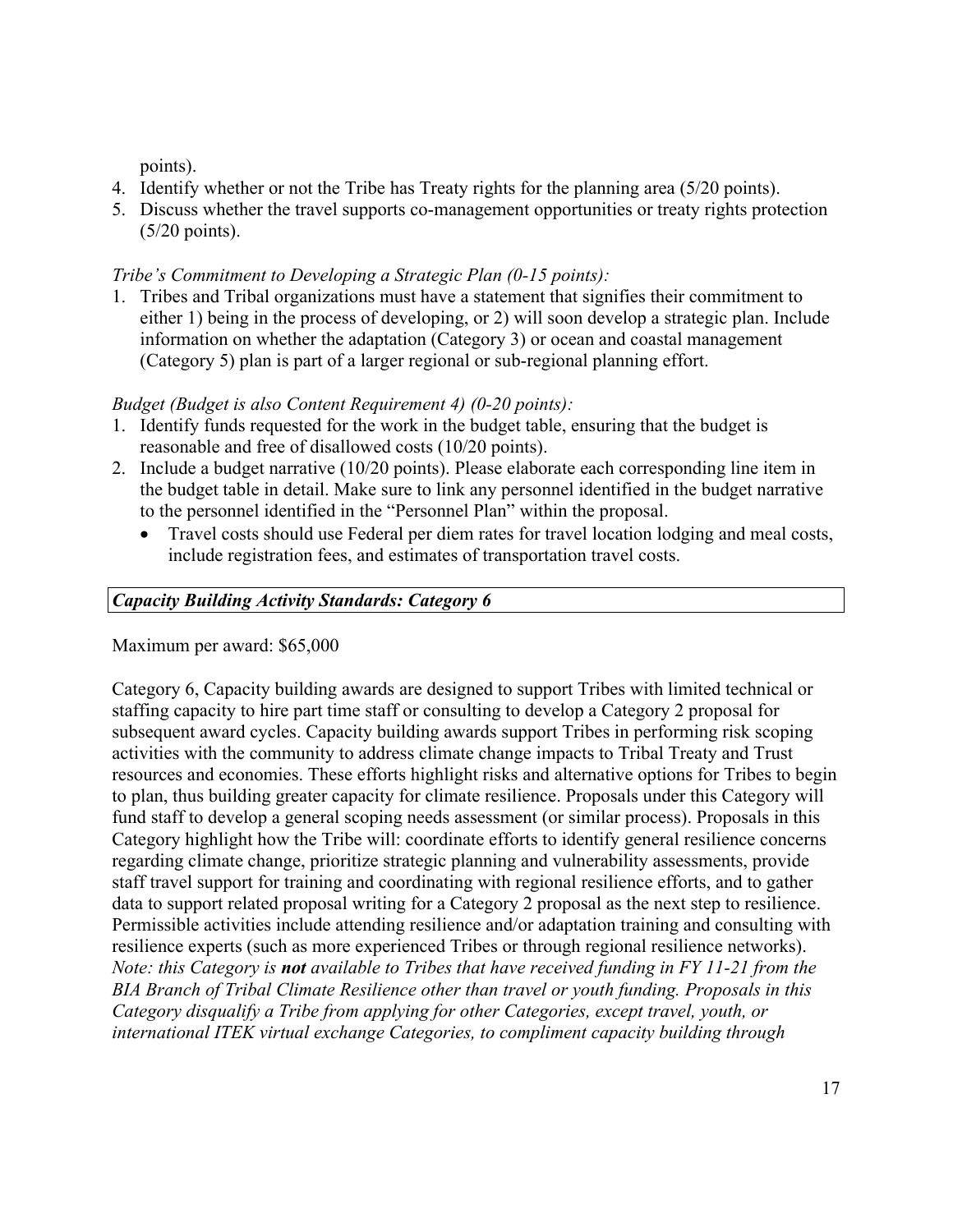*training or participation in regional coordinating bodies. Only Federally recognized Tribes are eligible for funds from this Category to directly build Tribal capacity, not Tribal organizations.* 

The following information must be addressed within the proposal:

#### *Project Design and Implementation Feasibility (0-80 points):*

- resources and values (economic, social, cultural, natural resources or other) (30/80 points). 1. Describe the Tribe's recognition of current climate change risks and threats to Tribal
- 2. Provide a one- to two year work plan that identifies priority funding needs and next steps appropriate scoping efforts. toward building resilience, and the percent of FTE (full time equivalent) staff to be funded (50/80 points). This should provide an idea of the extent to which a project will result in

#### *Budget (Budget is also Content Requirement 4) (0-20 points):*

Budgets should be reasonable and free of disallowed costs (see section **C. Disallowed Costs**). Budgets should include the following:

- 1. Identify funds requested for the work in the budget table (10/20 points).
- 2. Include a budget narrative. Make sure to link any personnel identified in the budget narrative to the personnel identified in the "Personnel Plan" within the proposal. Personnel rate of pay should be identified, along with number of hours expected to perform project work. Each line item in the budget table should be described in detail in the narrative (10/20 points).

#### *Internships and Youth Engagement Activity Standards: Categories 8 and 9*

 support Tribal climate adaptation, ocean and coastal management, or relocation, managed retreat, The BIA Branch of Tribal Climate Resilience helps to foster the next generation of Tribal climate leaders. Categories of funding are available for two types of youth engagement to or protect-in-place (RMP) activities. *Note: interdependent proposals are not recommended. Internships and Youth Engagement activities should not be contingent upon any other proposed Category of funding being awarded. For example, if a Tribe is not awarded a Category 2 proposal, proposed intern duties or youth engagement activities should still have relevant work and mentoring.* 

#### Maximum per award: \$50,000

Category 8, Internships awards are designed to support college, graduate, or professional school students or recent graduates (within one year of graduation at the start of the internship) employment opportunities working with Tribal programs, or Tribal organizations to support integration of climate adaptation planning, ocean and coastal management, or RMP planning into programs for the benefit of Tribes.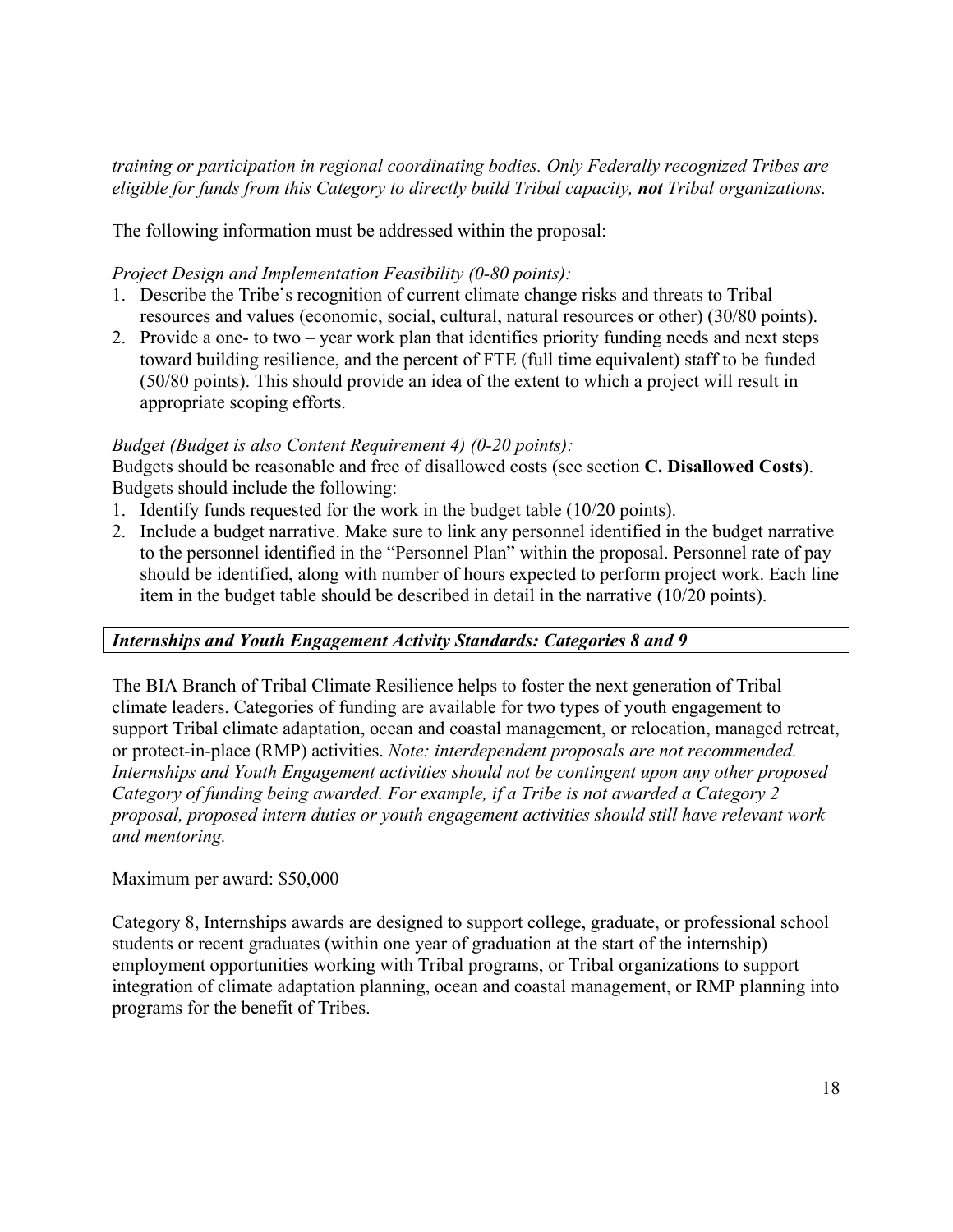school-age youth and their engagement in science, technology, engineering and/or ITEK Category 9, Youth Engagement awards are designed to support the integration of climate resilience, ocean and coastal management, or RMP challenges into new or existing youth programs. Awards support Tribes or Tribal organizations with activities for primary or secondary education as they relate to and address management challenges.

The following information must be addressed within internship and youth engagement proposals:

# *Provide a general description including (0-35 points):*

- related to climate change, ocean and coastal management, or RMP goals (15/35 points). 1. How a funded intern(s) or youth will contribute to achieving the Tribal program mission as
	- • Or, if applicable, describe how the intern should be adding elements to the Tribal programs' mission and support research into related issues facing the Tribe(s) or Tribal organization(s).
	- Detail the total percent of the project that is related to the planning tasks (whether climate, ocean and coastal, or RMP planning). Include details such as: objectives, assessment of needs, and applicability of work tasks for Tribal program(s).
- curriculum (10/30 points). Include the host's past experience, program size, and subject matter experience with this curriculum. 2. General overview of climate, ocean and coastal, or RMP internship and/or youth engagement
	- Describe the extent to which the proposal provides a cost-effective means of encouraging Tribal youth to consider climate challenges for Tribes and Tribal programs, and ultimately careers in fields of management influenced by climate change impacts or ocean and coastal management.
- 3. If for Category 8, describe the intern(s) role in the project. If for Category 9, describe whether or not the youth will play a role in the broader Tribal project planning (10/30) points).
	- For Category 8, identify the number of intern(s) and if available, who they are.
	- For Category 9, identify of the number of youth and target ages.

# *Describe intern work and development plan or youth learning plan including (0-35 points):*

- measurements of success, one- to two-year timeline and work plan (10/35 points). **Or for Category 9,** provide guidance on the proposed integration of goals and objectives, as well as the capacity of the mentor(s), including climate change, ocean and coastal, or RMP skills and technical ability. 1. For Category 8, proposed intern objectives, milestones, deliverables, expected outcomes,
	- Please include non-subject matter guidance and skill-building.
	- Extent to which students and participants will be provided a safe learning environment.
	- • Discuss whether other youth mentors or leaders are used in program delivery, and if so, mentor and/or leader work tasks lead to acquisition of climate or ocean and coastal highlighting whether the youth mentors will be paid or unpaid. Include how the youth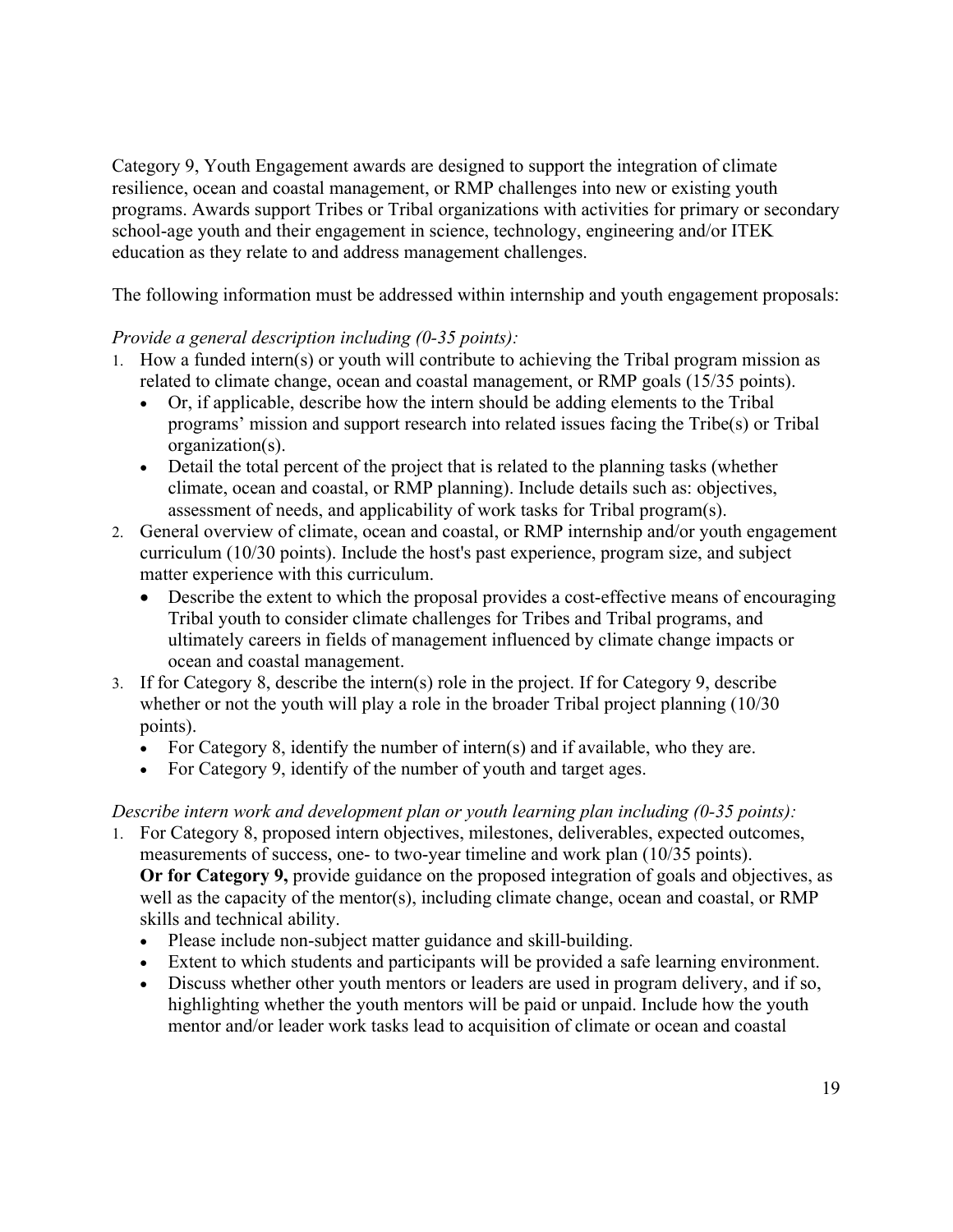management skills within STEM fields and/or ITEK (for example, vulnerability assessments, planning, data collection, data analysis, youth engagement, leadership, etc.).

- range or quality of actual work assignments, as well as supplemental partner mentors and/or youth leaders. Include mentor subject matter experience, capacity, climate change skills, technical ability and/or other relative factors, etc. (10/35 points). 2. Identification of mentor and/or youth leader day-to-day supervision to expand experience,
- 3. Potential opportunities for the intern(s) and/or youth (i.e. if intern builds sufficient skills by a intern work plan; **or** if the youth expresses their learning experience) (5/35 points). designated time: presentations, training, liaison, or other functions should be inserted in the
- professionals/researchers, and exposure to Tribal values, etc. (5/35 points). 4. Note workplace skill building program and elements, supplemental guidance for young
- 5. Commitment to ensuring a safe work and/or learning environment (5/35 points). Include evidence of measures that will provide a safe environment.

#### *Indigenous Language and Traditional Governance (0-10 points):*

1. Describe how Indigenous language will be utilized throughout the project and how Tribal traditional governance structures and/or decision making will inform project implementation. For Tribal organizations, detail how languages and governance structures will be considered.

# *Budget (Budget is also Content Requirement 4) (0-20 points):*

Budgets should be reasonable and free of disallowed costs (see section **C. Disallowed Costs**). Budgets should include the following:

- 1. Identify funds requested for the work in the budget table (10/20 points).
- project work. Each line item in the budget table should be described in detail in the narrative. 2. Include a budget narrative. (10/20 points). Make sure to link any personnel identified in the budget narrative to the personnel identified in the "Personnel Plan" within the proposal. Personnel rate of pay should be identified, along with number of hours expected to perform

# *Implementation Activity Standards: Categories 10 and 11*

 Implementation awards are designed to support application of on-the-ground, shovel-ready activities which already have a completed plan in place and are identified in official Tribal planning document(s). Examples of completed plan types may include: Tribal climate adaptation opportunities, sacred site access and/or protection, as well as treaty rights protection efforts. For plans, natural resources plans that contain climate change resilience considerations and integration (e.g., agricultural resource management plans, forest management plans, wildfire management plans, integrated resource management plans, comprehensive economic development strategy plans), drought contingency plans, hazard mitigation plans, ecological restoration plans, greenhouse gas mitigation plans, community relocation plans, managed retreat plans, protect-in-place plans, etc. Implementation proposals can emphasize co-stewardship Category 11 Community Relocation funding, exceptions are possible for Tribes already considered very high risk to imminently threatened (<10 years) and who have basic data such as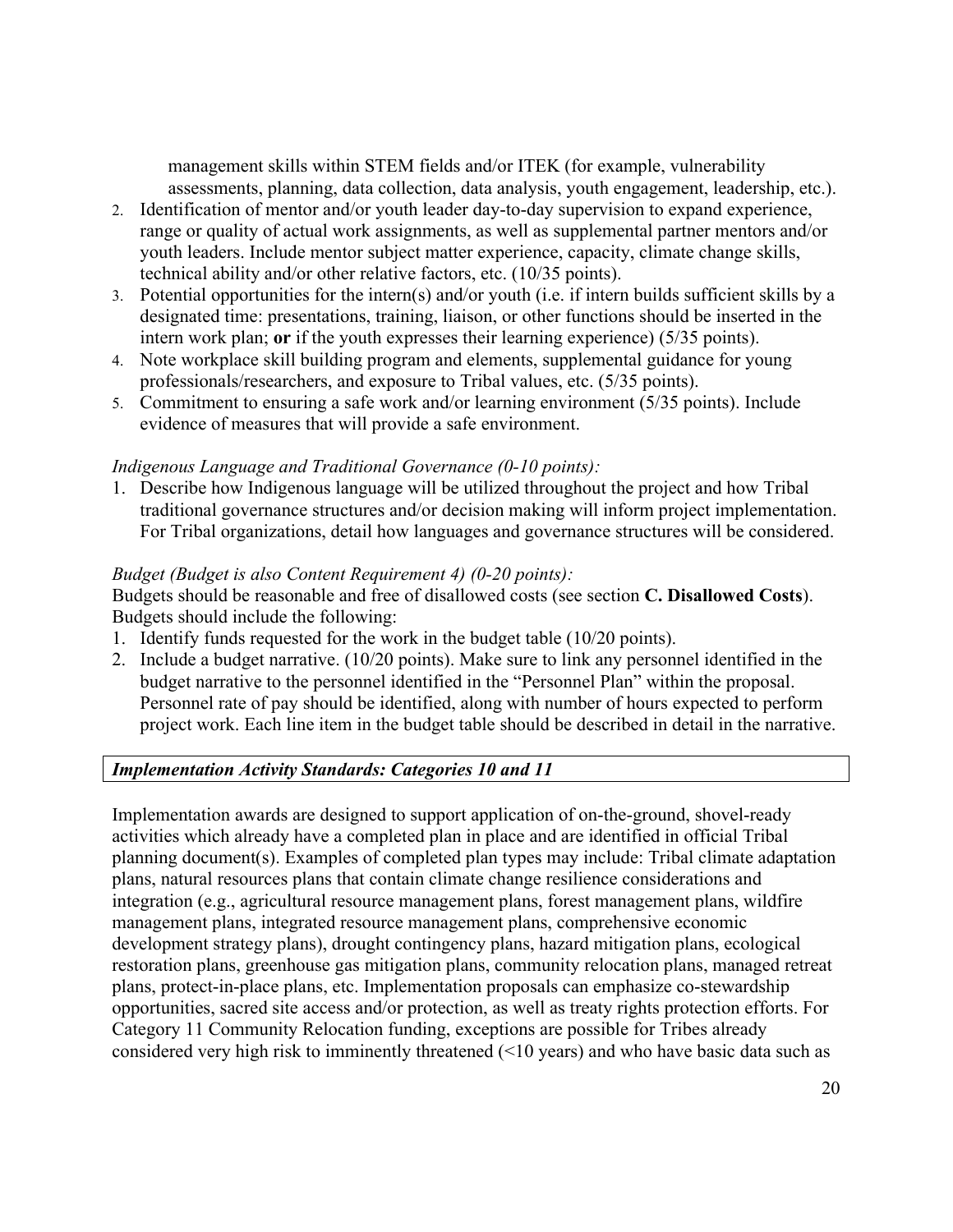the application. historical erosion rates, flood data, permafrost assessment, or structural engineering assessments. Include plans as either 1) a hyperlink to the plan(s) on the Tribe's website, or 2) an appendix in

 selected, the Tribe will abide by the provisions of 25 CFR Part 900 Subpart J in all phases of the proposed implementation project. Subpart J addresses the process by which an Indian tribe or Implementation awards are considered construction contracts per P.L.93-638, subpart J<sup>[h](#page-20-0)</sup>. If tribal organization may contract for construction activities or portions thereof. [https://www.bia.gov/sites/bia.gov/files/assets/bia/ots/ots/pdf/Public\\_Law93-638.pdf Page 21/139](https://www.bia.gov/sites/bia.gov/files/assets/bia/ots/ots/pdf/Public_Law93-638.pdf%20Page%2021/139) 

*Note 1:* Based on the Preliminary Injunction Order per Case No. 2:21-CV-01074 (Louisiana vs. B[i](#page-20-1)den)<sup>*i*</sup>, no "social cost of greenhouse gas" activities shall be funded through TCR, nor any reliance upon or implementation of Section 5 in Executive Order 13990.

 *Note 2:* If the proposed work is generally funded by another specific Federal funding source, please provide a rationale as to why the applicant is not applying to that existing Federal program and/or has not been able to access funding from that source. TCR cannot fund duplicative work. The Community Resilience in Alaskan Communities Catalog of Federal Programs (July 2018) may be a useful resource to identify additional implementation resources:

[Communities-27Jul2018-Final.pdf.](https://www.denali.gov/wp-content/uploads/2018/10/Catalog-of-Federal-Programs-for-Alaskan-Communities-27Jul2018-Final.pdf) To the extent that other federal programs require matching as a federal match as they are under P.L. 93-638. *E.g. renewable energy, solid mineral, and conventional energy feasibility studies are funded through BIA Division of Energy and Minerals Development (DEMD) ; renewable energy implementation projects are funded through the Department of Energy's (DOE) Office of Indian Energy (OIE) ; home energy efficiency and*  Agency's (EPA) Pollution Prevention (P2) grant program ; thus these types of projects will **not** [https://www.denali.gov/wp-content/uploads/2018/10/Catalog-of-Federal-Programs-for-Alaskan](https://www.denali.gov/wp-content/uploads/2018/10/Catalog-of-Federal-Programs-for-Alaskan-Communities-27Jul2018-Final.pdf)funds from Tribes, and the activity is identified in an existing plan, the TCR awards can be used *weatherization is funded through the DOE's Weatherization Assistance Program (WAP) ; and the development of source reduction practices are funded through Environmental Protection be funded through BIA TCR.* 

*Note 3:* Applicants to implementation Categories of funding are especially encouraged to consider applying for Category 8 Internship awards to complement implementation activities and build capacity. However, Category 8 applications should not be contingent upon any other Category applications, including implementation Categories.

Category 10 maximum per award: \$2,000,000 Category 11 maximum per award: \$3,000,000

Category 10, Awards to Implement Climate Adaptation Strategies support climate resilient applications, operations, and actions identified in existing final plans. Climate adaptation strategies fulfill planning designs that support climate adaptation and climate resilience around natural resources, cultural resources, regenerative agriculture and food sovereignty, conservation

<span id="page-20-0"></span><sup>&</sup>lt;sup>h</sup> "Subpart J may be [found here](http://blogs.edf.org/climate411/files/2022/02/Order-re-SCC.pdf) <u>https://www.ecfr.gov/current/title-25/chapter-V/part-900/subpart-J</u><br><sup>i</sup> See the Order here: <u>http://blogs.edf.org/climate411/files/2022/02/Order-re-SCC.pdf</u>.

<span id="page-20-1"></span><sup>&</sup>lt;sup>*i*</sup> See the Order here: http://blogs.edf.org/climate411/files/2022/02/Order-re-SCC.pdf.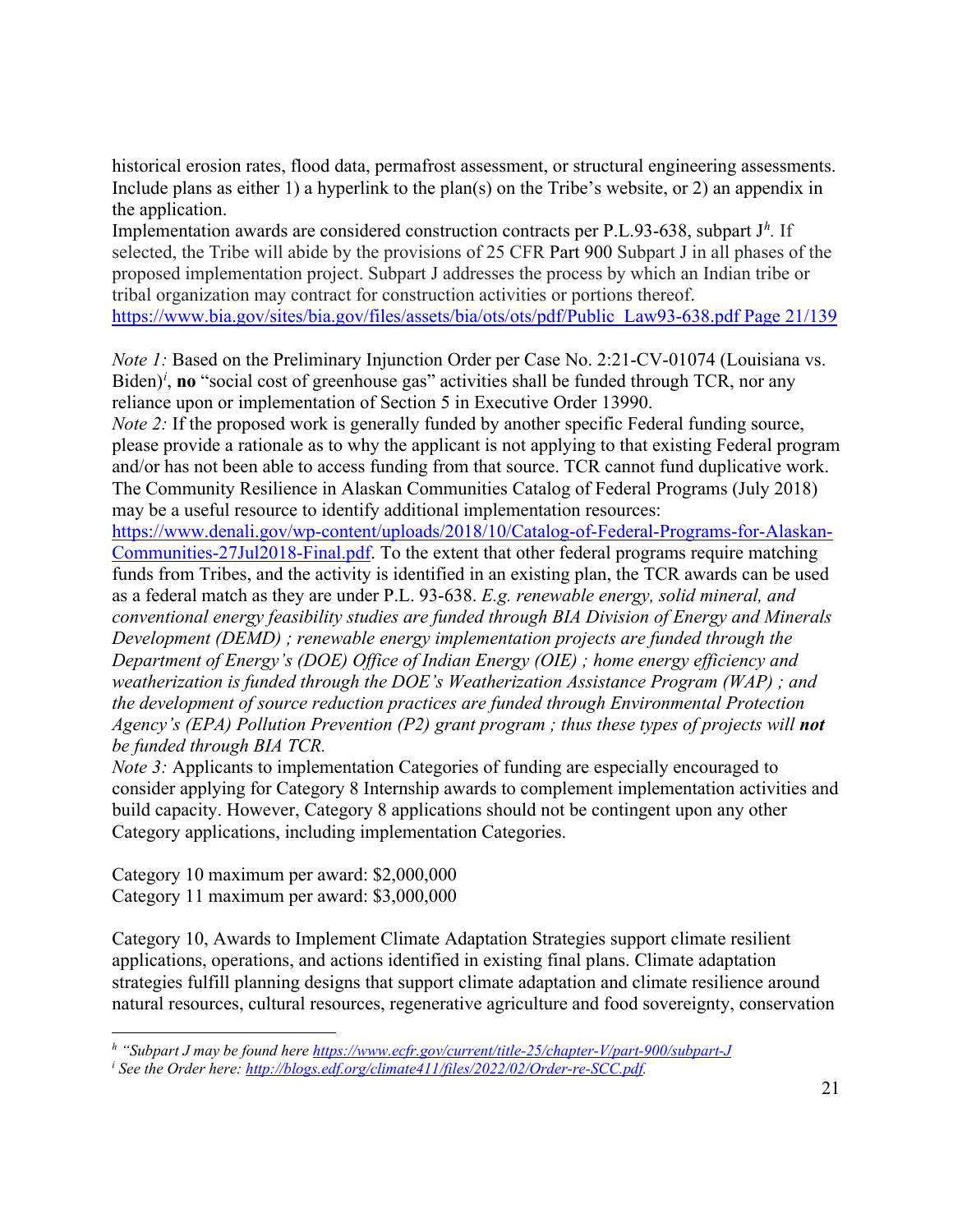practices, Tribal infrastructure, and other priority areas identified in existing plans. (Reminder, Implementation funding will not be used for the projects identified in Note 2 above already funded by existing federal programs.)

 Actions support Tribes dealing with urgent and acute climate change impacts requiring the sea level rise, coastal and/or riverine erosion and flooding, sea ice loss and storm surge, RMP options. Examples include, but are not limited to, implementation of master planning, Category 11, Awards to Implement Relocation, Managed Retreat, and Protect-in-Place (RMP) movement or protection of infrastructure. Existing, imminent, and compounding impacts such as permafrost degradation, etc. and even non-coastal impacts such as extended drought, unpredictable extreme flooding or wildfire, etc. may require a Tribal community to consider engineering designs, construction operations involved in new infrastructure and/or reinforcement of current critical infrastructure, shoreline stabilization, activities that may involve excavation, backfill, etc., or other activities associated with heavy equipment.

The following information must be addressed within implementation proposals:

# *Executive Summary (0-5 points):*

1. Provide a brief executive summary.

# *Implementation Project Design (0-25 points):*

- 1. Provide a detailed description of the proposed implementation actions to be taken, including the project background, risk level, purpose, design, and outcomes (5/25 points).
	- Geographic location of proposed actions and risks faced. Include information on the Tribal community's risk level to climate change impacts: has the community or specific infrastructure already been identified as "imminently threated" in any previous report(s) or assessment(s)? Identify these report(s) and/or assessment(s), including a hyperlink to the published document(s).
	- • Identify the planning document(s) used to determine implementation action(s) and provide hyperlink or attach it as an appendix. Describe any previous actions taken, including site preparation and infrastructure designs.
- 2. Include information on the Tribal community's risk level to climate change impacts (5/25 been identified as "imminently threated" in any previous report(s) or assessment(s). points). For example, consider whether the community or specific infrastructure has already
	- Identify these report(s) and/or assessment(s), including a hyperlink to the published document(s).
- preparedness and ability to response to climate change impacts (5/25 points). 3. Describe the proposed activities and how they would contribute to Tribal resilience,
- 4. Explain the benefits of proposed actions, as well as the benefits of using the chosen design and taking the proposed approach (5/30 points).
- 5. Identify how science (including ITEK if the applicant chooses to incorporate it) will be incorporated, to identify best practices for managing resources and adapting to changes in the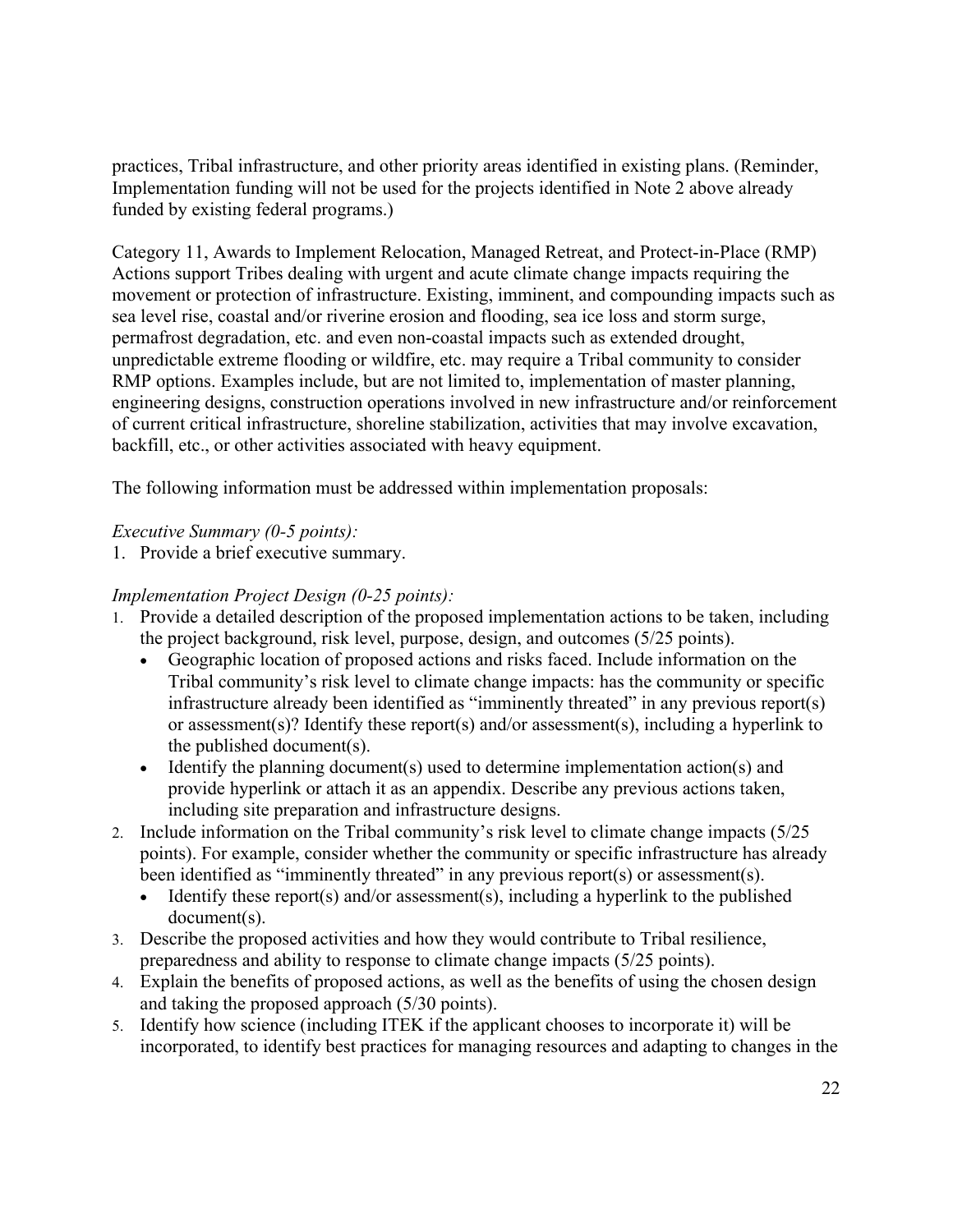environment (5/25 points). If ITEK are proposed to be incorporated into the work, please explain:

- of potential methods can be found: https://www.nps.gov/subjects/tek/learning.htm. • The use of ITEK and how it will inform decision-making. Briefly explain the general methods to be used (e.g., literature review, semi-directed interviews, etc.). A description
- Discuss the standards of practice that will be used during the project to protect sensitive ITEK. Any information shared should be done so using free, prior, and informed consent (FPIC) to ensure ethical research sharing in the details of the proposal. For information on FPIC and protections, see [https://climatetkw.wordpress.com/.](https://climatetkw.wordpress.com/)

# *Feasibility (0-15 points):*

- work, including major tasks, milestones, and dates (5/15 points). A table format to show the timeline of tasks is preferred. 1. Provide the estimated project schedule showing the stages and duration of the proposed
- that the chosen activity/activities are actionable (5/15 points). 2. Describe the Tribe and/or community's preparedness level and project readiness to ensure
- managed or adjacent land areas (5/15 points). 3. Identify any permitting processes needed for proposed actions. This includes any required NEPA processes, internal Tribal policies and guidelines, as well as any procedures on co-
	- explain how locations for land options are already identified to expedite processes and for • For Category 11 applicants that are pursuing relocation or managed retreat, please viability, consolidation, and/or acquisition.

# *Co-stewardship, Sacred Sites, and Treaty Rights (0-10 points):*

1. Describe how the project will support one or more activities of co-stewardship, sacred sites access and/or protection as well as treaty rights access and/or protection.

# *Indigenous Language and Traditional Governance (0-10 points):*

 1. Describe how Indigenous language will be utilized throughout the project and how Tribal traditional governance structures and/or decision making will inform project implementation.

# *Identified Personnel and Expertise (0-15 points):*

- involved with or contributing to the project (5/15 points). 1. Identify any Tribal expertise, knowledge holders, and personnel who will be directly
- 2. Identify any contractual expertise being used for the project, including a brief background and their experience working with Tribes. Also identify the key individuals who will be corresponding with Tribal managers and/or leadership, with descriptions as to their role(s) in the proposed project work (5/15 points).
- 3. Describe any standards of practice, Tribal protocols or guidelines, and/or any other frameworks that will help guide the engagement between Tribal expertise and contractor expertise (5/15 points).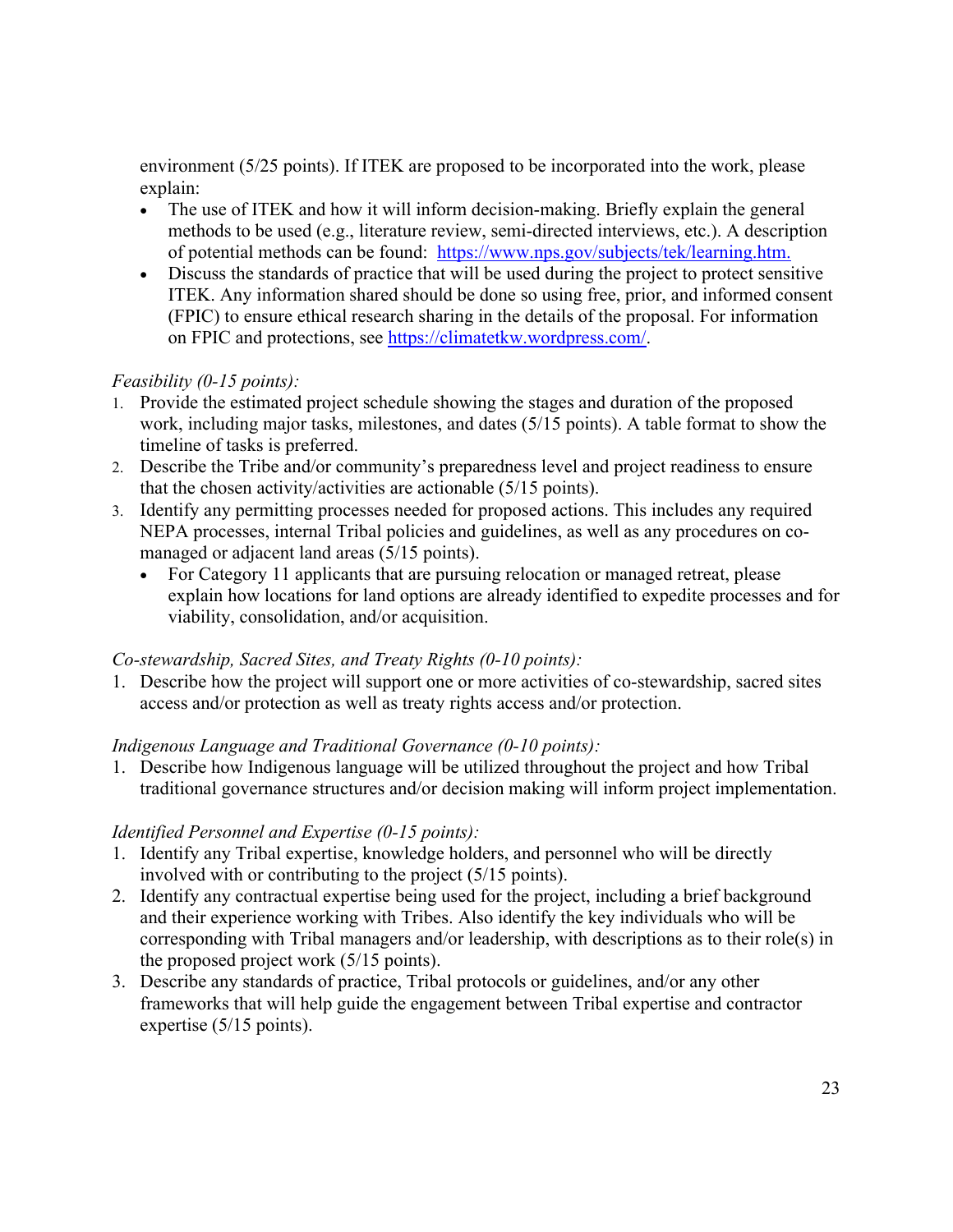# *Budget (Budget is also Content Requirement 4) (0-20 points):*

Budgets should be reasonable and free of disallowed costs (see section **C. Disallowed Costs**). Budgets should include the following:

- 1. Identify funds requested for the work in the budget table (10/20 points).
- 2. Include a budget narrative. Make sure to link any personnel identified in the budget narrative to the personnel identified in the "Personnel Plan" within the proposal. Personnel rate of pay should be identified, along with number of hours expected to perform project work. Each line item in the budget table should be described in detail in the narrative (10/20 points).
- 3. Append any contractor budget estimates, if they exist.

# *Relocation, Managed Retreat, or Protect-in-Place Coordinator Activity Standards: Category 12*

Maximum per award: \$150,000 per year for three years

 designed to support Tribes that have limited technical staffing capacity to hire a full time protect-in-place (RMP) plans or implementation actions. Tribes at middle to high risk may apply that coordinator. Communities which are at the highest risk tiers (outlined in the activity with resilience experts, such as other Tribes or regional resilience networks. Please note, while future years for the second or third cohort, pending funding availability. Category 12 applicants Category 12, Relocation, Managed Retreat, and Protect-in-Place (RMP) Coordinator awards are Coordinator. The Coordinator would support and organize community involvement, coordinate with federal and non-federal partners, and develop community relocation, managed retreat, or for **non-competitive** funding for a coordinator for up to three years, as well as cohort training for standards below) will be considered for funding from this Category. Coordinators will have the opportunity to prioritize strategic planning, vulnerability assessments, and data gathering, as well as travel to trainings and coordination meetings with regional resilience efforts, as needed. Permissible activities include attending BIA RMP Coordinator cohort training and consulting this is a non-competitive category, requests may exceed funding, so points allow prioritization of communities with the highest risk for the first cohort. Eligible applicants will be considered in are encouraged to consider also applying for Category 8 funding for an intern to provide additional capacity. *Note: only Federally recognized Tribes are eligible for funding from this Category to directly build Tribal capacity, not Tribal organizations.* 

The following information must be addressed within the proposal:

# *Risk Level and Current State (0-35 points):*

- 1. Describe the current state of risk that the Tribe is facing, providing reference to report(s) and/or assessment(s) which identify the Tribal community as either imminently threatened or one of highest risk tier. Include a hyperlink to the document(s). Describe the overall current state of the Tribe's decision-making with respect to RMP decisions. Include:
	- (15/35 points). Include the level of experience and expertise (or lack thereof) of the • Whether the community is already engaged in related efforts and if so, describe how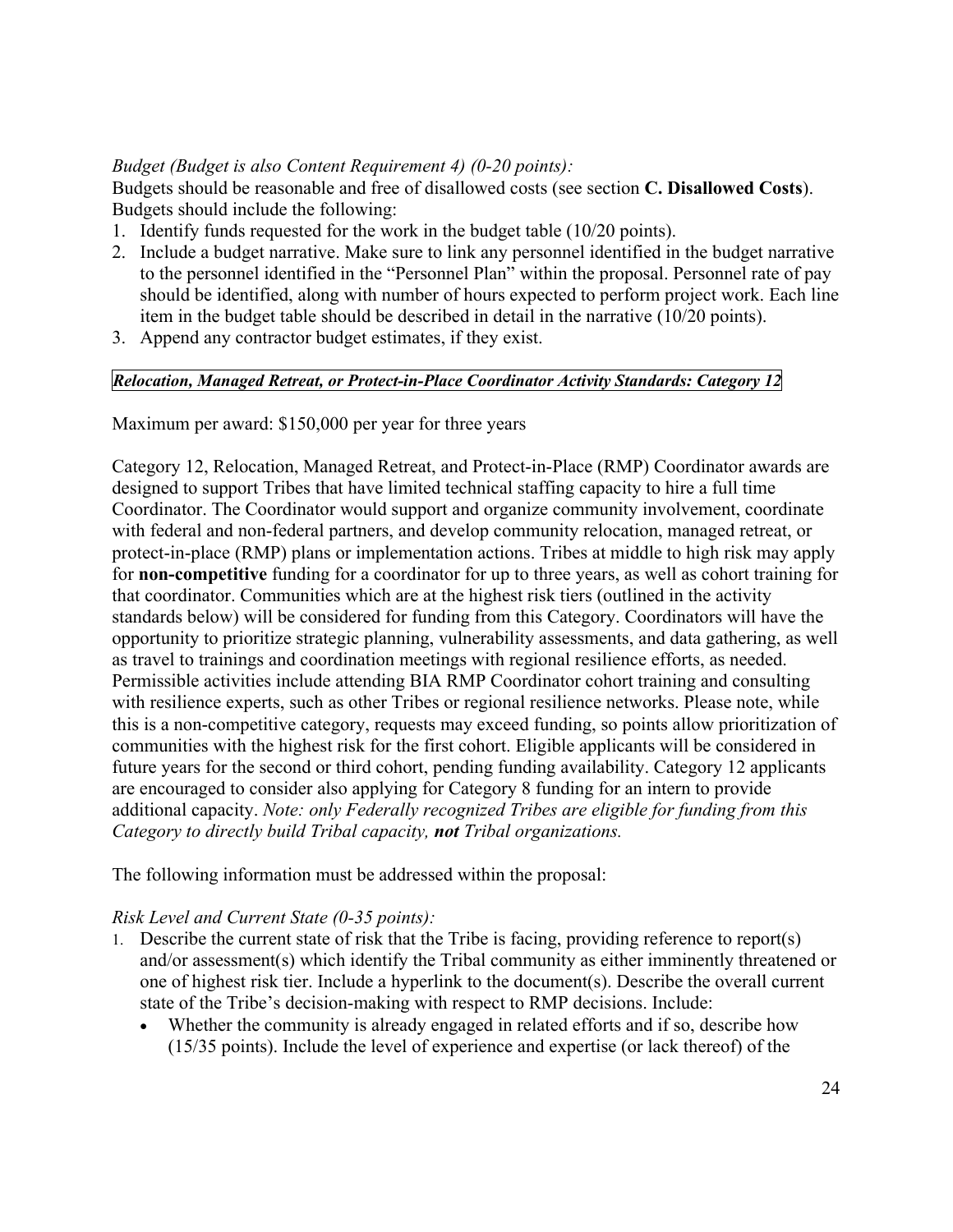Tribe already has an existing and completed RMP plan. current Tribal staff to address these specific resilience considerations. State whether the

- consider and determine community actions, as well as alternatives (10/35 points). • If applicable, identify any completed or in-progress planning document(s) used to
- • State whether the Tribe has an existing Coordinator in place for these efforts, and when though Coordinator funding cannot be used until previous funding is expended. Describe leadership engagement (10/35 points). the current funding period ends, if so. Tribes with existing Coordinators may apply, the level of community readiness with respect to community buy-in and the level of

# *Indigenous Language and Traditional Governance (0-10 points):*

1. Describe how Indigenous language will be utilized by the Coordinator and how Tribal traditional governance structures and/or decision making will inform project implementation.

# *Work Plan and Proposed Project (0-35 points):*

- ensure recruitment activity costs (if any) are reflected in the budget (10/35 points). 1. Provide an overview of the hiring/recruitment plan, including minimum qualifications, and
- and potential training and travel (e.g., for coordination) (10/35 points). Include technology budget. 2. Provide a work plan for the Coordinator that identifies needs and next steps toward RMP actions, the percent of FTE (full time equivalent) personnel to be funded, the salary, benefits, and communication needs (e.g., laptop, cell phone) and ensure these are also reflected in the
	- • Ensure that any of those identified activities or items in the work plan are also clearly identified in the budget, and that both the work plan and the budget reflect one another exactly.
- efforts, including the project purpose, design, and approach (10/35 points). 3. Describe how the proposed actions in the work plan relate to the Tribe's broader planning
- 4. State the Tribe's commitment to the resilience cohort trainings put on by BIA and partners, if selected (5/35 points). Note: There is no cost to Tribes for first year RMP Coordinator cohort training.

# *Budget (0-20 points):*

Budgets should be reasonable and free of disallowed costs (see section **C. Disallowed Costs**). Budgets should include the following:

- 1. Identify funds requested for the work in the budget table (10/20 points).
- to the personnel identified in the "Work Plan" within the proposal. Personnel rate of pay 2. Include a budget narrative. Make sure to link any personnel identified in the budget narrative should be identified, along with number of hours expected to perform project work. Each line item in the budget table should be described in detail in the narrative (10/20 points).

# *International ITEK Virtual Exchange Activity Standards: Category 13*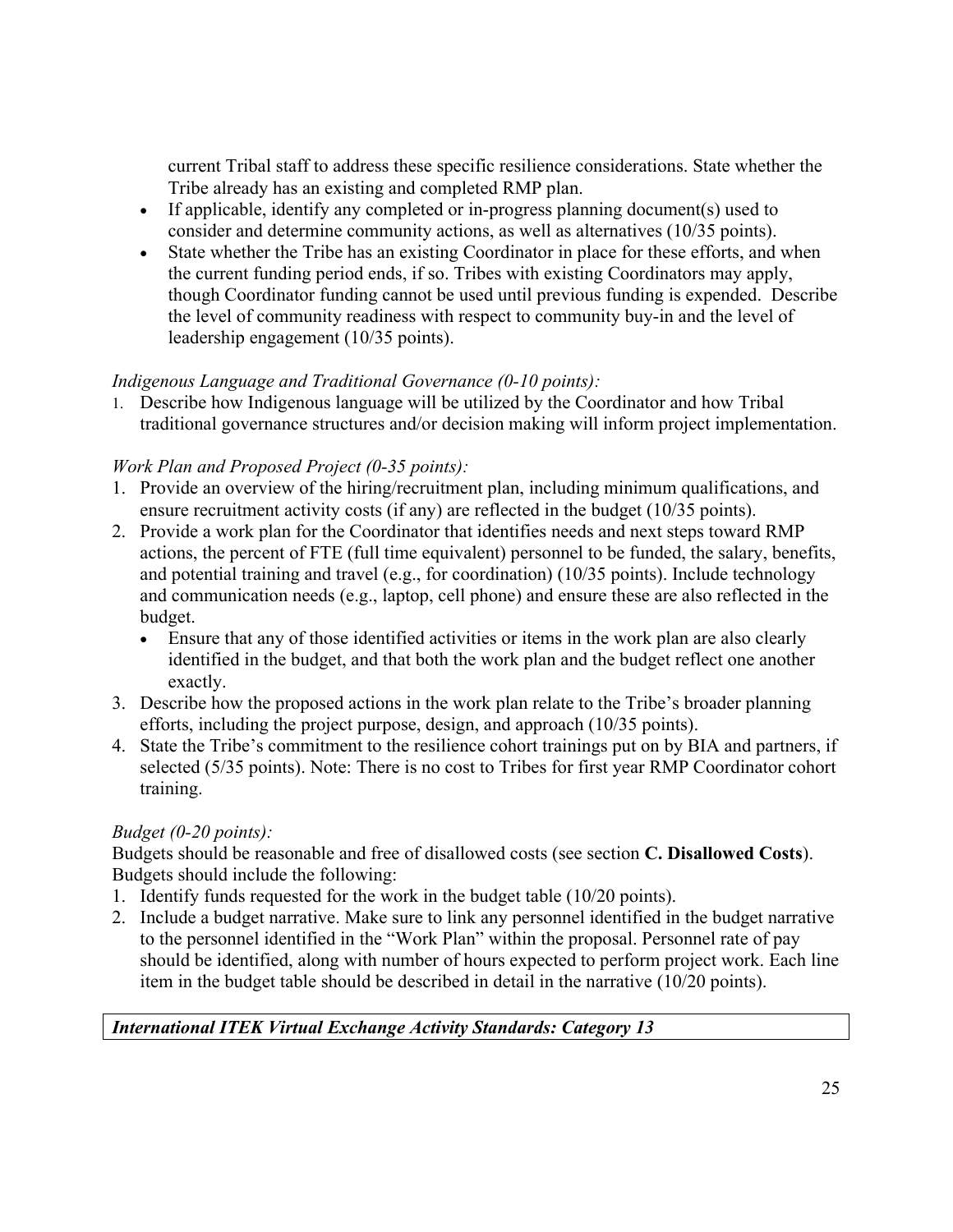Maximum per award: \$10,000

 Category 13, International ITEK Virtual Exchange awards are designed to support virtual projects which connect Indigenous peoples and Tribal Nations to one another, particularly decision making approaches and methods. Across the world, Indigenous peoples share much in common. By providing a chance to interact personally and discover commonalities with respect relationships can be formed. This Category offers Indigenous representatives the means to through the sharing of ITEK, Indigenous languages, traditional governance, and traditional to climate change impacts and resilience efforts, meaningful connections and productive virtually connect, share information, and potentially cooperate on projects. Areas of project scope may include education, outreach, media documentation, etc. *Note: international travel will not be funded.* 

The following information must be addressed within the proposal:

# *Tribe's History with International Indigenous Networks (0-35 points):*

- international groups (15/35 points). 1. Describe the Tribe's history with any international Indigenous network(s), identifying any the Tribe has engaged with in the past, as well as previous experience engaging in similar
	- If the Tribe has no previous history in any international Indigenous network(s), identify which networks the Tribe is interested in participating in, and why.
	- access and/or protection, as well as Treaty rights access and/or protections around • Consider whether the network(s) focus on co-management opportunities, sacred site Indigenous land and/or resources.
- 2. Describe how the cultural aspects discussed in these exchanges *have benefitted* or *will benefit*  and build upon the Tribe's own knowledge and skill-building (10/35 points).
- 3. Describe how the cultural aspects *discussed* or *to be discussed* in these virtual exchanges are (10/35 points). affected by climate change, and as applicable, include examples of methods for sharing ITEK

# *Indigenous Language and Traditional Governance (0-10 points):*

1. Describe how Indigenous language will be utilized throughout the project and how Tribal traditional governance structures and/or decision making will inform project implementation.

# *Project Description (0-35 points):*

- 1. Identify the proposed international Indigenous network(s) or communities that the Tribe proposes to be engaged in, and why those network(s) (15/35 points). Provide a brief background of the Indigenous network's mission, and how the Tribe's priorities align with this mission.
	- • For example, are these Indigenous peoples experiencing similar climate change effects, wish to exchange with this group?<br>
	26 and if so, what are these? What specific interests, resources, or lifeways does your Tribe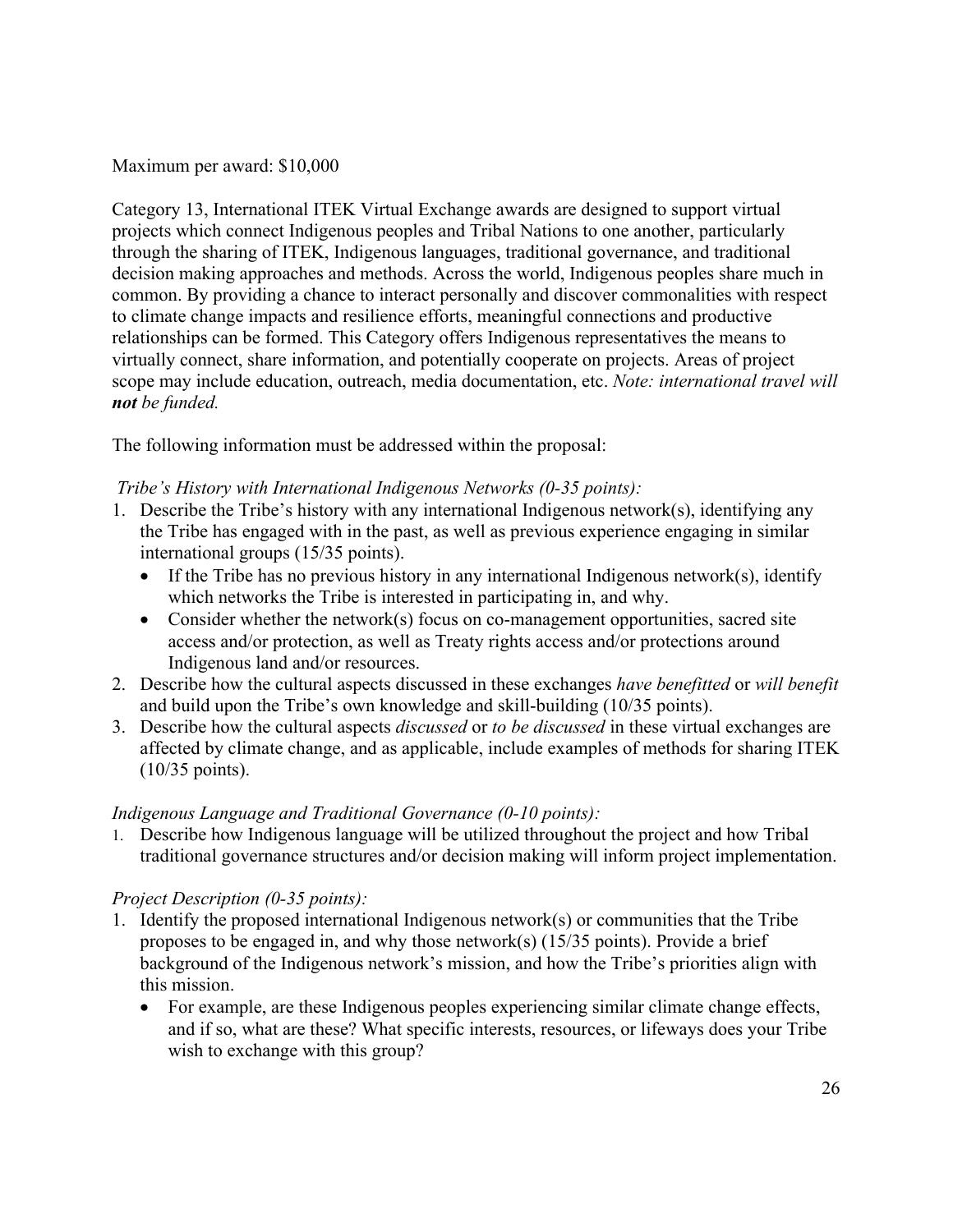- techniques, promising approaches, etc. in this network(s) setting (10/35 points). 2. Include a summary of the benefits of sharing ITEK methodology, cultural preservation
- 3. List the overarching project goals, to include milestones and objectives (10/35 points).

#### *Budget (Budget is also Content Requirement 4) (0-20 points):*

Budgets should be reasonable and free of disallowed costs (see section **C. Disallowed Costs**). Budgets should include the following:

- 1. Identify funds requested for the work in the budget table (10/20 points).
- budget narrative to the personnel identified in the "Personnel Plan" within the proposal. project work. Each line item in the budget table should be described in detail in the narrative. *2.* Include a budget narrative. (10/20 points). Make sure to link any personnel identified in the Personnel rate of pay should be identified, along with number of hours expected to perform

#### **E. Transfer of Funds and Reporting Requirements for Awardees**

 appropriated funds and will be transferred from TCR to the Tribe's region for project officer support via the Office of Self-Governance or Self-Determination program.<br>Annual Reporting Requirements for All Categories: BIA's obligation under this solicitation is contingent on receipt of congressionally

 During the life of an awarded project, deliverables will include an annual project and/or Reporting dates will be established by the regional AOTR/SAOTRs and written into the calendar. The annual report consists of two parts: 1) a narrative report: a summary of events, accomplishments, problems and results during the year, and 2) a financial report SF-425: a equipment purchases > \$5,000, and the amount remaining. Annual reports are due 30 days after the end of a project's quarter. technical progress update, as well as a final written report addressing components outlined in the scope of work. Both annual written progress and financial status reports are to be submitted to the BIA Project Officer and Self-Determination/ Self-Governance Officials. agreement once the award has been made but will coincide with the federal fiscal year listing of expenditures during each quarter, how the funds were spent, an inventory of

#### Final Reporting Requirements for All Categories:

**Delivery Schedules:** The Tribal awardees will deliver all products and data generated under the project to BIA within 90 days after project completion as required by the signed agreement, and may withhold sensitive information (e.g., proprietary Tribal data or ITEK) which may be redacted at the Tribal government's discretion because information in the possession of the BIA or submitted to the BIA throughout the process, including final work product, constitute government records and may be subject to the disclosure to third parties under the Freedom of Information Act (FOIA), 5 U.S.C. 552, and the Department of the Interior's FOIA regulations at 43 CFR part 2, unless a FOIA exemption or exception applies or other provisions of law protect the information.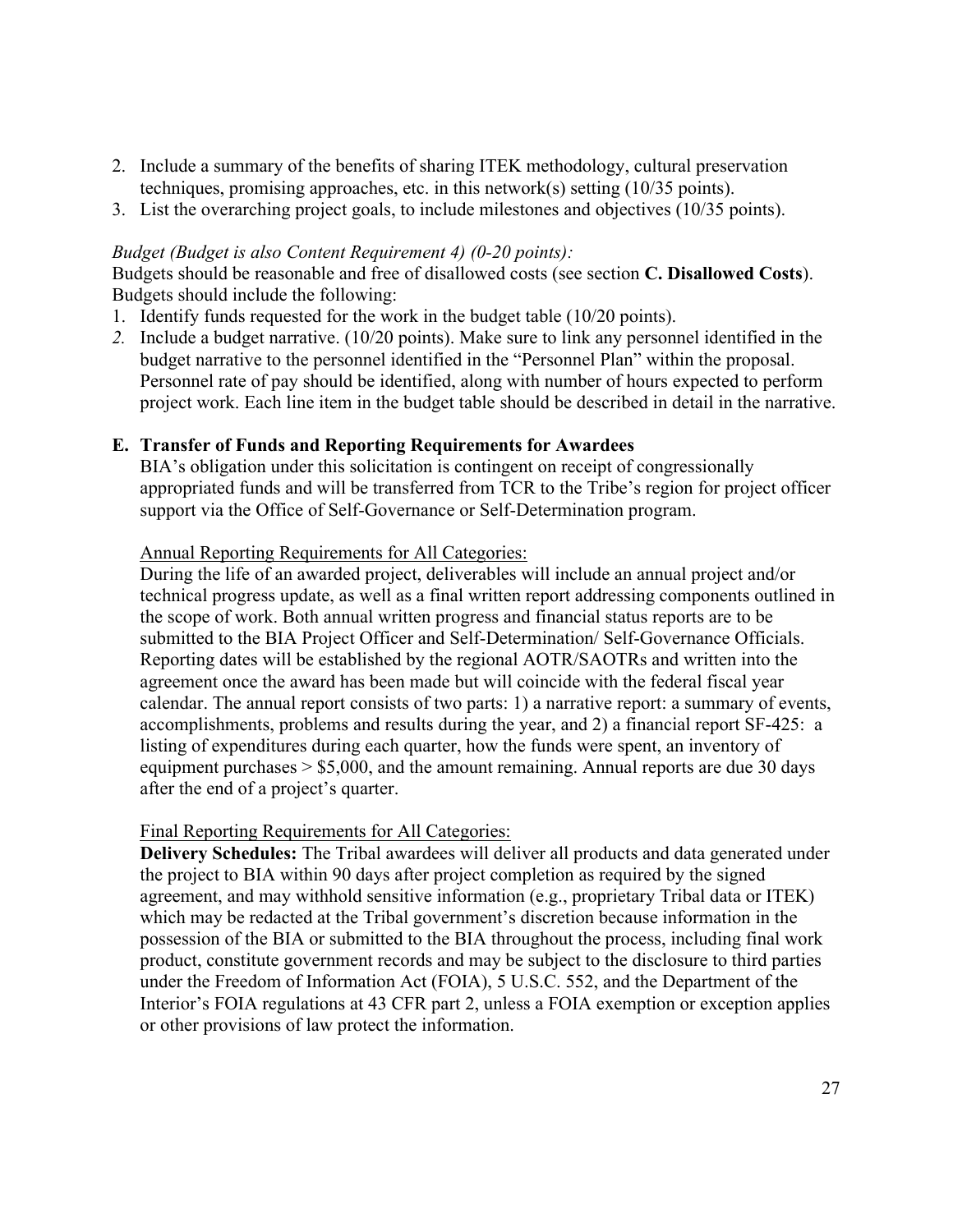formats. The Tribe's proposal should account for the requirement that all final products be delivered in the format described above, one digital copy. Digital format requirements for Reports and Data: Reports can be provided in Microsoft Word or Adobe Acrobat PDF formats. Spreadsheet data can be provided in Microsoft Excel, Microsoft Access, or Adobe PDF formats. All vector figures should be converted to PDF format. Raster images can be provided in PDF, JPEG, TIFF, or any of the Windows metafile delivered in the format described above, one digital copy. 28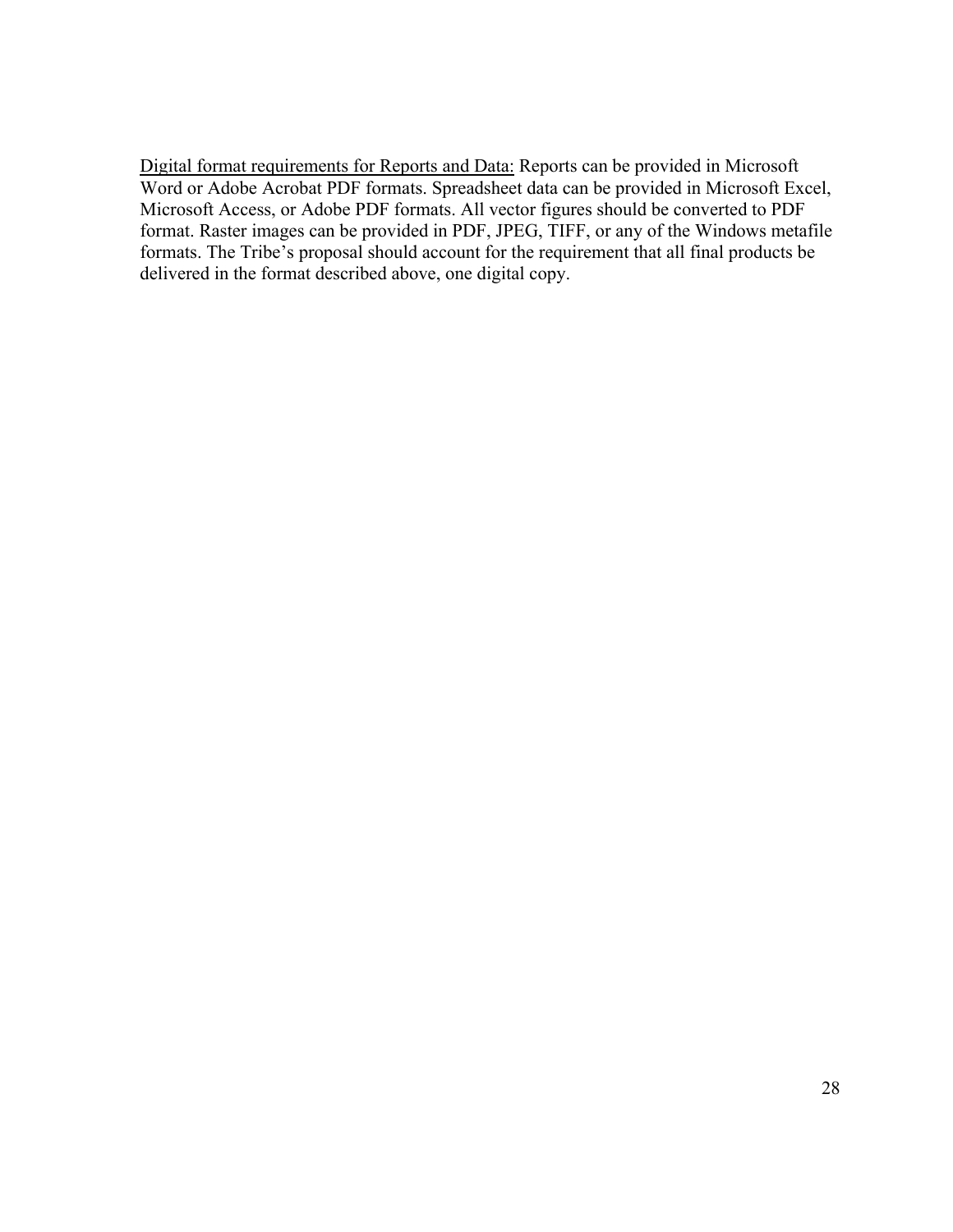# **APPENDIX**

#### **USGS ECO Opps Registration:**

You must setup a new ScienceBase Account at<https://sciencebase.usgs.gov/eco-opps>in order to access the ECO Opps platform. Setting up a new ScienceBase Account instructions are provided below:

| External / Non-DOI Users                                                                                       |
|----------------------------------------------------------------------------------------------------------------|
| Click the button below to access the login page. On the login screen, use the Non-DOI Sciena<br>External Login |
| Name of Balance Base, Assessed<br>Request New ScienceBase Account                                              |
| Need to reset your ScienceBase password? Reset Password here.                                                  |

Go to [X] and click "Request New ScienceBase Account"

Fill out the form and click "Send New User Request Information". Once the form has been successfully submitted, you will see a message confirming this submission. If you get a message that the "user email already exists", please follow the directions for Existing Users (below) and/or reset your password.

| Last Name              |  |  |
|------------------------|--|--|
| Email                  |  |  |
| I am not a robot.<br>Æ |  |  |

After submitting the "Request New Account" form, look for an email from

[sciencebase@usgs.gov.](mailto:sciencebase@usgs.gov) Click to confirm the registration. Once you click the confirmation link in the email, an administrator will need to approve your account. **This process can take up to 24 hours, so you will need to submit at least 24 hours before you plan to begin the application process.** 

|                    | myUSGS Registration Inbox x                                                                                                                                                |
|--------------------|----------------------------------------------------------------------------------------------------------------------------------------------------------------------------|
| $\frac{1}{\alpha}$ | sciencebase@usgs.gov<br>10 <sub>1</sub>                                                                                                                                    |
|                    | myUSGS registration confirmation for hollypadgett+test@gmail.com                                                                                                           |
|                    | To complete registration, click on the following link: https://www.sciencebase.gov/directory/pendingUser/confirmRegistration?uuid=e65367e7-e5e0-458c-9a01-511c5b0758ea&em/ |
|                    |                                                                                                                                                                            |
|                    | $\triangle$ Reply<br><b>MA</b> Reply all<br><b>B</b> Forward                                                                                                               |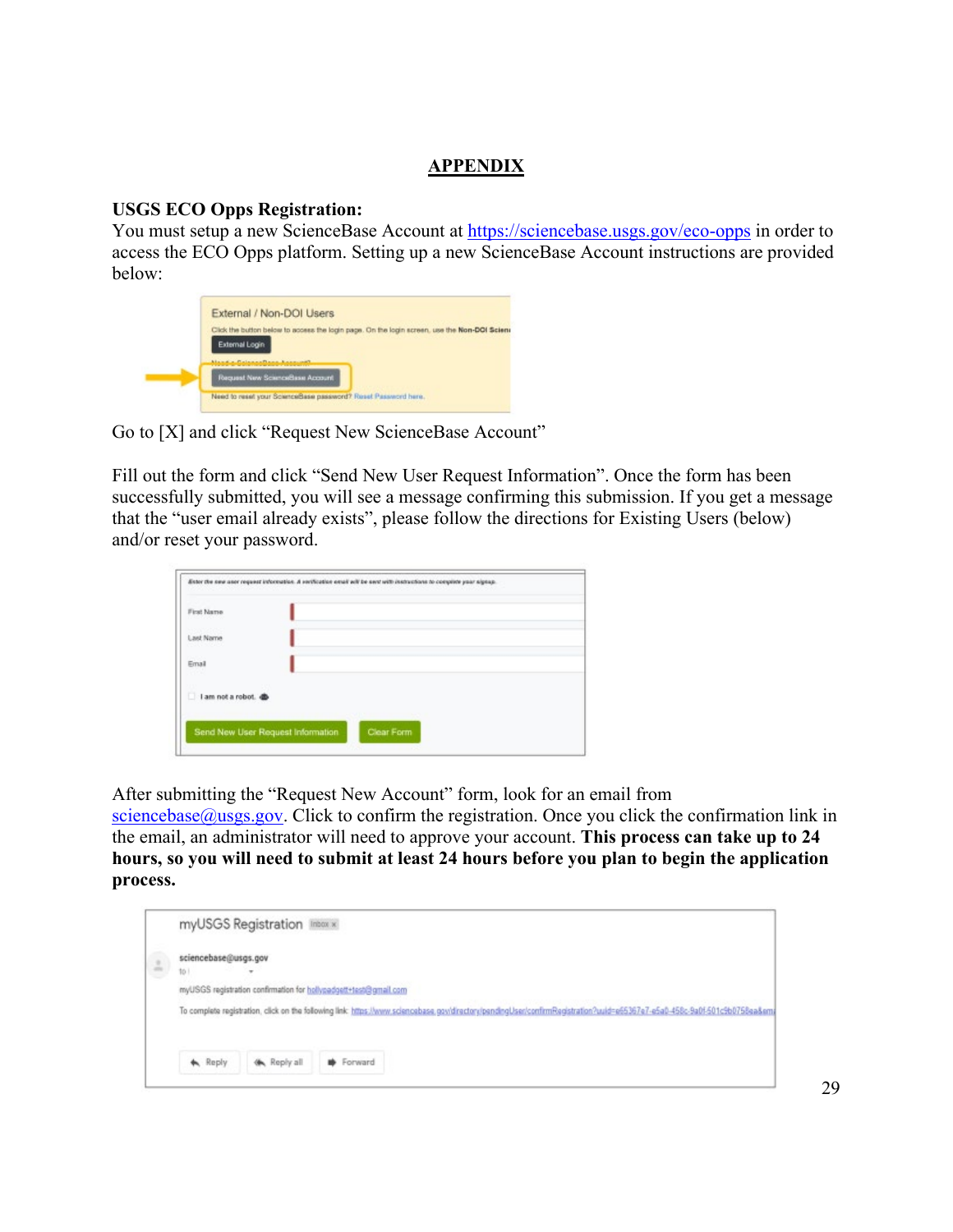Once your account is approved, you will receive a second email from sciencebase@usgs.gov with your username, a temporary password, and a link to change your password.

|   | New ScienceBase Account Intox x                                                                                                           |
|---|-------------------------------------------------------------------------------------------------------------------------------------------|
| ÷ | sciencebase@usgs.gov<br>to hollypadgett+test +                                                                                            |
|   | Here's your new ScienceBase account:                                                                                                      |
|   | usemame: holypadgett-test@gmail.com<br>password.                                                                                          |
|   | Passwords expire after 90 days.                                                                                                           |
|   | You may change your password by going to https://www.sciencebase.gov/directpry/passwordChangeForm<br>사람이 되자 이번 사람들은 일을 받아 보이지 않아 가게 되었어요? |

employee) and have an existing account in ECO Opps, go to [X] and click "External Login". **External Users with Existing Accounts:** if you are an external user (not a DOI or Bureau

| External / Non-DOI Users                                                                                      |
|---------------------------------------------------------------------------------------------------------------|
| We button below to goods the login page. On the login screen, use the Non-DOI Scient<br><b>External Login</b> |
| Need a ScienceBase Account?<br>Request New ScienceBase Account                                                |
| Need to reset your ScienceBase password? Reset Password here.                                                 |

On the Login Screen, use the "Non-DOI ScienceBase Accounts" section to log in to ECO Opps. The Username = the email address associated with your account, while the Password is one that you have created. You should have previously replaced the given temporary password with your unique password.

| ScienceBase Username    |  |  |
|-------------------------|--|--|
| ScienceBase Password    |  |  |
| Log In with ScienceBase |  |  |

Please see the instructions on the next page for information on how to apply.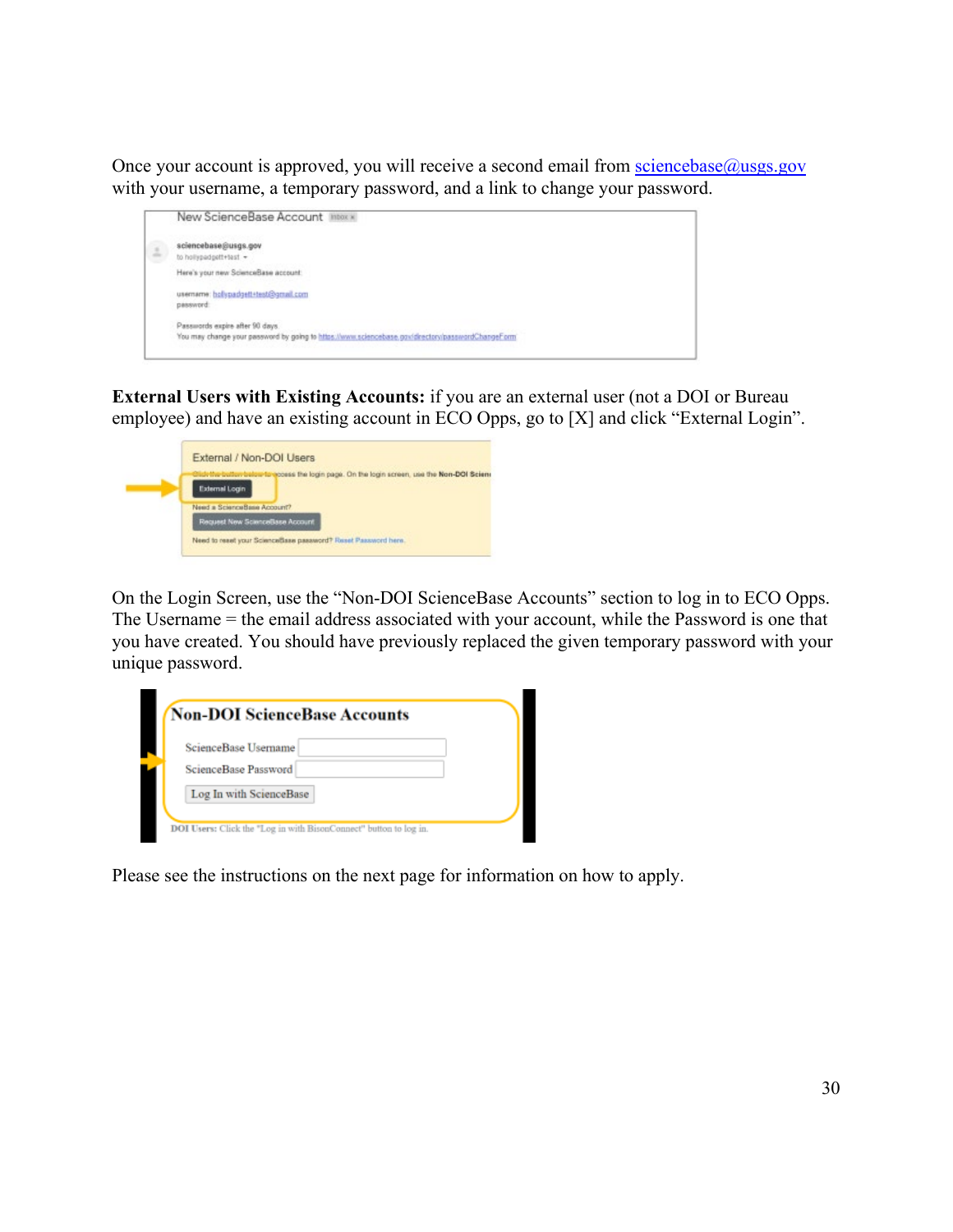#### **Application Process:**

 Once you are able to login, you will be able to see the live solicitation events and can search by event name to find the BIA TCR Annual Awards Program solicitation.

| $\circ$<br>$\leftarrow$<br>- 20      |        | □ https://sdencebase.usgs.gow/psm/W/<br>StausPoint ( Project Trading: C) Systems: C) UK & CASC External Drive @ Project Explorer (C) Website (C) Laurent (C) a365. C) Admin (T) Dockmarklet (C) COMMS: C) Dainings: |                               |         |                                                                                      | ø<br>G |                   | 150<br>2 |
|--------------------------------------|--------|---------------------------------------------------------------------------------------------------------------------------------------------------------------------------------------------------------------------|-------------------------------|---------|--------------------------------------------------------------------------------------|--------|-------------------|----------|
|                                      |        |                                                                                                                                                                                                                     |                               |         |                                                                                      |        |                   |          |
| <b>W</b> PSManager                   |        |                                                                                                                                                                                                                     |                               |         |                                                                                      |        | (Sign Out) @ Help |          |
|                                      |        | OR                                                                                                                                                                                                                  |                               |         |                                                                                      |        |                   |          |
| Funding Opportunities<br>Select CASC |        | My Applications<br>My Reviews                                                                                                                                                                                       | <b>DN</b> Reviews<br>$\infty$ | $+2022$ |                                                                                      |        | $x - x$           |          |
| ۰<br>Center                          | Yeart: | Solicitation                                                                                                                                                                                                        |                               | ÷       | Stage                                                                                | ÷      |                   |          |
| Alaska CASC                          | 2022   | <b>Funding Opportunity</b>                                                                                                                                                                                          |                               |         | Closed                                                                               |        | o                 |          |
| Midwest CASC                         | 2022   | Funding Opportunity                                                                                                                                                                                                 |                               |         | Closed                                                                               |        | ٥                 |          |
| National CASC                        | 2022   | Science to Action (\$2A) Fellowship                                                                                                                                                                                 |                               |         | Accepting Statements of Interest<br>300 650 00: January 22nd, 2022; 3 days, 12n 23ns |        | n                 |          |
| National CASC                        | 2022   | Diverse Knowledge Systems for climate adaptation (DKS) Fellowship                                                                                                                                                   |                               |         | Accepting Statements of Interest<br>50) das on January 22rd 2022; 5 days, 12t 38m    |        |                   |          |

After clicking on the correct event name, you may download the full solicitation and/or other materials.

| National CASC 2020 FY20 National Fire Synthesis<br>Public URL: https://sciencebase.usgs.gov/rtp/#/5759/National_CASC_2020_FY20_National_Fire_Synthesis_ | Proposals due on: August 14th, 2020; 3 days,<br>Steps: Accepting Proposals<br>19h 42m |
|---------------------------------------------------------------------------------------------------------------------------------------------------------|---------------------------------------------------------------------------------------|
| Center: National CASC<br>Funding Opportunity: FY20 National Fire Synthesis<br>National Fire Synthesis Post Doc Program                                  | ▲ Download Documents/Templates<br>Apply<br>Continue An Application                    |
| <b>Contact Information:</b><br>Page Last Madified: January 23, 2020<br><b>Windle 1211</b><br>MR 1228<br><b>LACIQUADE GOV</b>                            |                                                                                       |

Your full proposal documents may be uploaded to your application on the application page.

| A Developd Documents/Templotes                                      |                                                                    | <b>STATE SECTION</b> |
|---------------------------------------------------------------------|--------------------------------------------------------------------|----------------------|
| SOI Submission Closed                                               |                                                                    |                      |
| Uploaded<br>documents:                                              | A targe pot tile for testing pot                                   |                      |
| <b>Fingerus Submissions Open</b>                                    |                                                                    |                      |
| Properat Uploads<br>MJST be PDPs<br>Properat Uploaded<br>decements: | Choose Files No Tie (Rosen<br>A tage politic for testing political |                      |